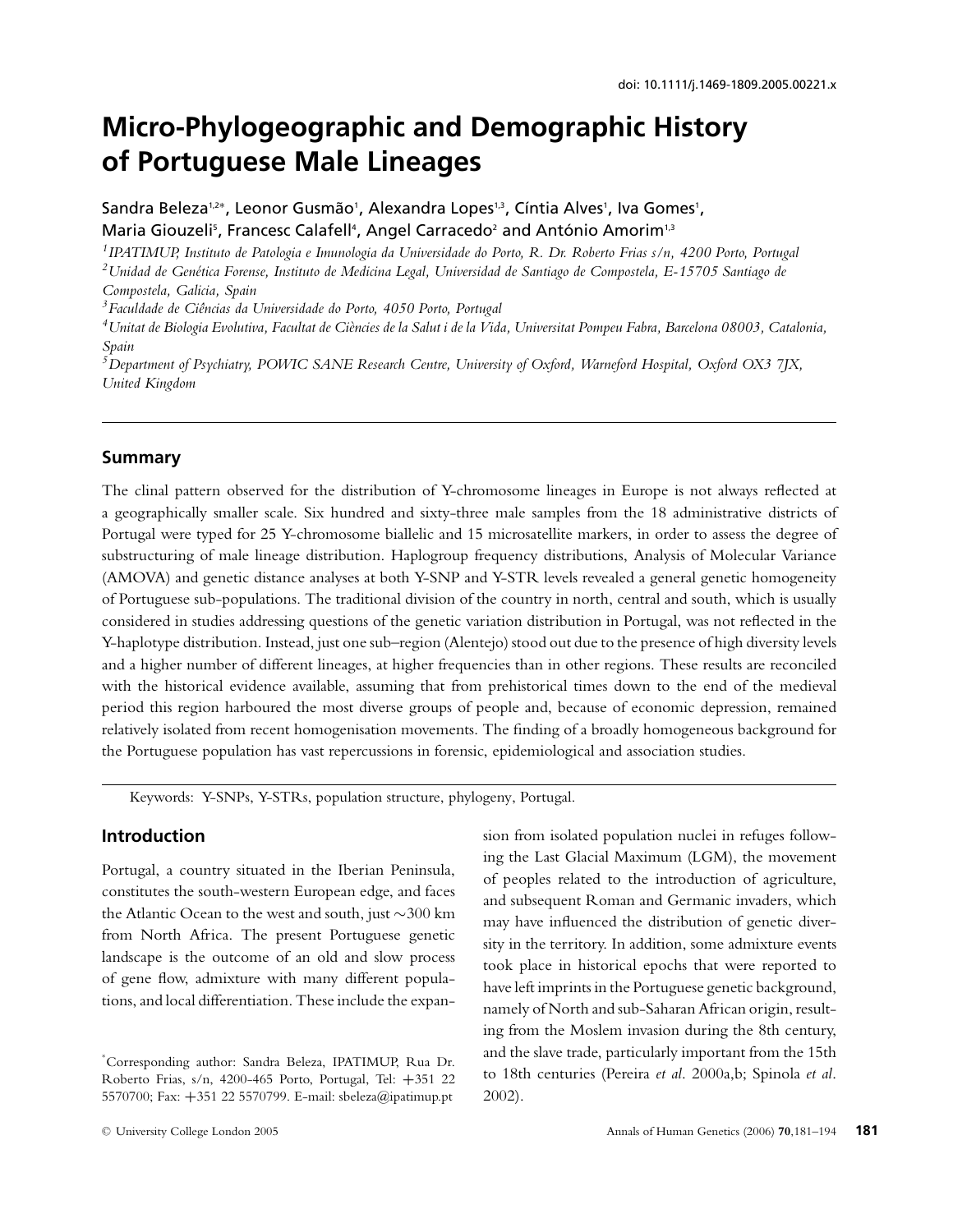#### S. Beleza *et al.*

Previous analyses of the Portuguese Y-SNP diversity (Pereira *et al*. 2000b) found statistically significant differences between the north and south of Portugal. In that study one haplogroup,  $E^*(xE3a)$ , showed an increasing north-to-south frequency gradient, which was associated with the influx of Berbers during the Islamic period in Iberia in the 8th to 14th centuries. The analysis of mtDNA variability failed to reveal any statistically significant differences (Pereira *et al*. 2000a), although a different study showed opposite frequency gradients of the Paleolithic mtDNA lineage H<sup>∗</sup> (without CRS) and the Neolithic J2 (González et al. 2003). These were explained as the result of a higher impact of the Neolithic in the south.

In this work we have conducted a study of the distribution of the Y-chromosome in Portugal, by extending the sampling to all Portuguese districts and by increasing the number of analysed markers. The combined study of slow and fast evolving Y-specific markers provides a suitable approach to analyse the demographic histories of populations on both micro-geographic level and in historical times, at least from a male perspective. In this study we use, for the first time, joint information from both types of markers in order to better understand how the different sequence of historical events interfered with the genetic background of Portugal, and to determine if these events led to a relevant geographic structuring of the male lineages in the territory.

# **Material and Methods**

# **DNA Samples**

A total of 663 blood samples were collected in the 18 districts of Portugal from healthy unrelated individuals born in each area, after informed consent (Figure 1). The samples analysed for Y-STRs (657) and Y-SNPs (658) did not always concur, either because the condition of the sample did not allow further typing or due to the lack of available sample. During the statistical analyses, three categories of samples were considered: either (1) local samples were considered independently, or (2) they were pooled into North, Central and South, taking the rivers Douro and Tagus as barriers, as previously considered by others (Pereira *et al*. 2000a,b; Spinola *et al.* 2002; González *et al.* 2003), or (3) they were assigned to provinces, traditional regions defined according to geography and climate criteria (Amorim Girão, 1941) (Figure 1). Genomic DNA was extracted with the chelex extraction method (Lareu *et al*. 1994).

## **Marker Typing**

Twenty-five Y-chromosome SNP markers were typed in order to define the most frequent male haplogroups in Portugal (Figure 2, plus two SNPs within exon 5 of the *PCDHY* gene). The typing strategy involved several standard methods. The biallelic markers SRY 10831 1/2, YAP, SRY4064, M2, 12f2, M9, 92R7, SRY2627, LLY22g and Tat were typed as previously (Rosser *et al*. 2000). For the remaining 14 Y-SNP markers, the following hierarchical scheme was used (see Table 1 for methods):

- M35, M78, M81 and M123 were tested in individuals that fell within the  $E^*(xE3a)$ ;
- M170, M26, M172, M62 and M201 were tested in individuals that fell within haplogroup  $F^*(xK^*)$ ;



**Figure 1** Map of Portugal. Names in the map correspond to the district names. Provinces are individualized by different grey colours. North, centre and south comprise the regions separated by the main Portuguese rivers displayed in the figure, Douro and Tagus.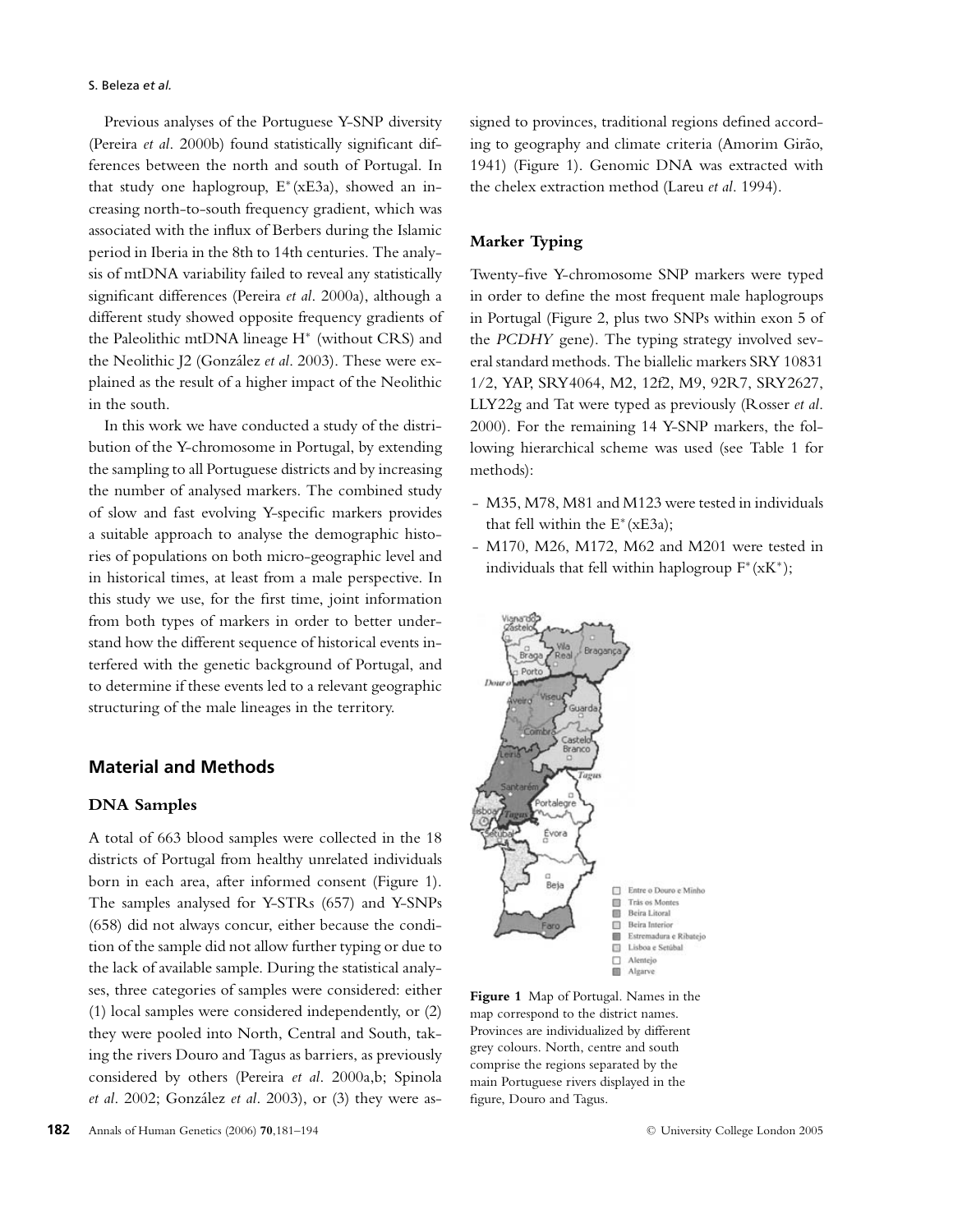

**Figure 2** Phylogenetic tree of Y-SNP haplogroups in Portugal. Biallelic markers are displayed in each branch. Note: following the work of Cinnioglu *et al.* (2004) and Semino *et al*. (2004), "J1d" was attributed to the J<sup>∗</sup> -M62 lineage.

- one BCF<sup>∗</sup> (xGIJK) individual was tested for M213;
- K<sup>∗</sup> (xP) individuals were typed for M70;
- M269 was typed in individuals recognised as R1b<sup>∗</sup> (xR1b3f);
- two individuals that could not be assigned to any of these lineages were later allocated to haplogroup L<sup>∗</sup> due to the to presence of a derived state at M22 (see Table 1);
- finally, two SNPs located within exon 5 of the *PCDHY* gene (NCBI assay IDs: ss5608044 and

ss5608045), recently described by Giouzeli *et al*. (2004), were typed according to Lopes *et al*. (2004).

The nomenclature given is according to the YCC (2002) and Jobling & Tyler-Smith (2003). The nomenclature of haplogroups E3b and J was updated according to Cinnioglu˘ *et al*. (2004), Cruciani *et al*. (2004) and Semino *et al*. (2004).

Fifteen Y-STRs (DYS19, DYS389 I and II, DYS390, DYS391, DYS392, DYS393, DYS437, DYS438,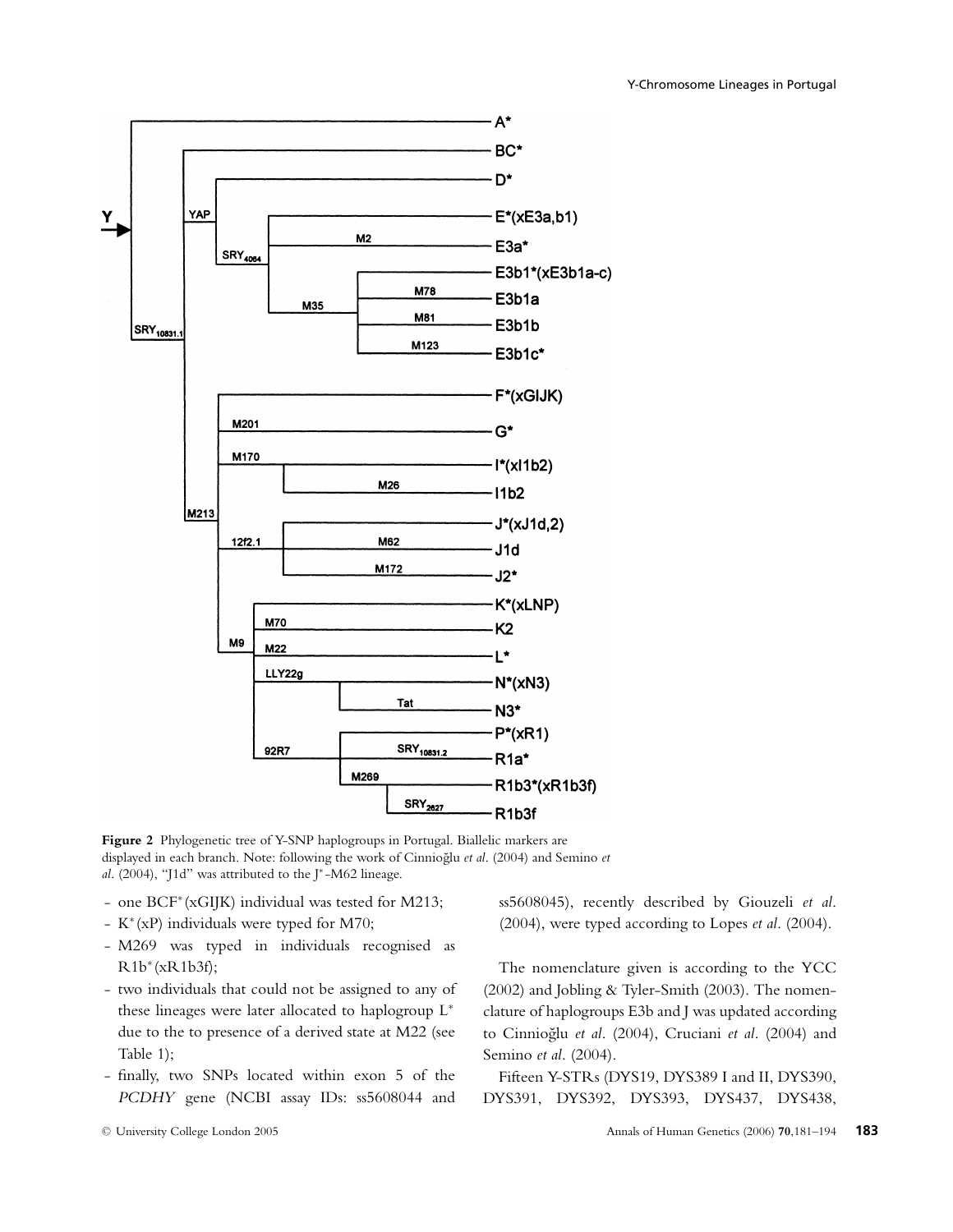| Marker           | <b>Typing</b>                 | Ref   | Forward and Reverse primers $(5'–3')$                                             | Ref                      | Tm             | Enzyme |
|------------------|-------------------------------|-------|-----------------------------------------------------------------------------------|--------------------------|----------------|--------|
| M35              | <b>RFLP</b>                   |       | GCA TGG TCC CTT TCT ATG GAT<br>GAG AAT GAA TAG GCA TGG GTT C                      |                          | $60^{\circ}$ C | BmrI   |
| M78              | <b>RFLP</b>                   |       | CTT CAG GCA TTA TTT TTT TTG GT<br>ATA GTG TTC CTT CAC CTT TCC TT                  | $[1]$<br>$[1]$           |                |        |
| M81              | <b>RFLP</b>                   |       | GCA CTA TCA TAC TCA GCT ACA CAT CTC<br>AAC CAT TGT GTT ACA TGG CCT A              | $\overline{\phantom{0}}$ | $60^{\circ}$ C | MaeII  |
| M <sub>123</sub> | <b>RFLP</b>                   |       | ATT CAT GCT CTC AGG GGA AA<br>AGC AAA GTT GAG GTT GCA CA                          |                          | $59^{\circ}$ C | Sfa NI |
| M170             | SNaPshot                      | $[2]$ | Multiplex 2                                                                       | $[2]$                    |                |        |
| M <sub>26</sub>  | SNaPshot                      | $[2]$ | Multiplex 2                                                                       | $[2]$                    |                |        |
| M172             | SNaPshot                      | $[2]$ | Multiplex 2                                                                       | $[2]$                    |                |        |
| M <sub>62</sub>  | SNaPshot                      | $[2]$ | Multiplex 2                                                                       | $[2]$                    |                |        |
| M201             | SNaPshot                      | $[2]$ | Multiplex 2                                                                       | $[2]$                    |                |        |
| M213             | Sequencing                    |       | GGCCATATAAAAACGCAGCA<br>TGAATGGCAAATTGATTCCA                                      | $[2]$<br>$[2]$           | $59^{\circ}$ C |        |
| M70              | Sequencing                    |       | <b>TCATAGCCCACTATACTTTGGAC</b><br>CTGAGGGCTGGACTATAGGG                            | $[2]$                    | $59^{\circ}$ C |        |
| M22              | SNaPshot                      | $[2]$ | Multiplex 1                                                                       | $[2]$                    |                |        |
| M269             | Allele-specific<br><b>PCR</b> |       | AAT GAT CAG GGT TTG GTT AAA T/C <sup>a,b</sup><br>ACT ATA CTT CTT TTG TGT GCC TTC |                          | $59^{\circ}$ C |        |

**Table 1** Typing strategy and sequence of newly constructed primers used in Y-SNP typing.

[1] Underhill *et al*. 2000; [2] Brion *et al*. 2005.

<sup>a</sup>The two forward primers were labeled with different fluorescent dyes.

bUnderlined base is a mismatched base, intentionally inserted to prevent the annealing of the non-homologous primer during PCR amplification.

DYS439, DYS460, DYS461, DYS635 (GATA C4), GATA A10 and GATA H4) were typed in two multiplex reactions, using the same primer sequences and amplification and detection conditions as described by Beleza *et al*. (2003). Allele nomenclature was as proposed in the Y Chromosome Haplotype Reference Database (YHRD; www.yhrd.org) and by Gusmão *et al*. (2002).

# **Statistical Analysis**

Haplogroup/haplotype frequencies were estimated by haplogroup/haplotype counting. The heterogeneity in the haplogroup frequencies within the Portuguese territory was assessed by an exact test using a Markov chain procedure, as implemented in the STRUC program included in GENEPOP 3.1c computer package (Raymond & Rousset, 1995). Spatial autocorrelation analysis was done by AIDA (Bertorelle & Barbujani, 1995) for the entire data set. Autocorrelation coefficients (II) were calculated by subdiving population pairs into five up to ten geographic distance classes; in each analysis, classes were defined so that each would contain roughly the same number of population pairs. The same protocol was applied to individual haplogroups, which were subjected to classical autocorrelation analysis (Sokal & Odden, 1978) by means of the PASSAGE software (Rosenberg, 2001).

For both Y-SNP and Y-STR haplotypes, genetic distances, genetic diversities, and the analysis of molecular variance (AMOVA) were calculated with the AR-LEQUIN ver 2.000 software (Schneider *et al*. 2000). The distance method used for Y-STRs assumed the stepwise mutational model ( $R_{ST}$ ; Slatkin, 1995). Another measure for Y-STR diversity, a variance ratio, was also estimated by dividing the variance of each microsatellite in each population by the average variance of the microsatellite across the 18 sub-populations (Jorde *et al*. 2000). A multidimensional scaling (MDS) analysis with pairwise  $R_{ST}$  distances was performed using the STA-TISTICA software package.

Mantel tests were performed in the Mantel Nonparametric Test Calculator, version 2.0 for Windows, developed by Adam Liedloff (http://www.sci.qut.edu.au/NRS/mantel.htm), in order to check for correlation between geographical coordinates of each locality and genetic distances.

Relative age of the main Y-chromosome lineages (with a sample size >7) present in Portugal were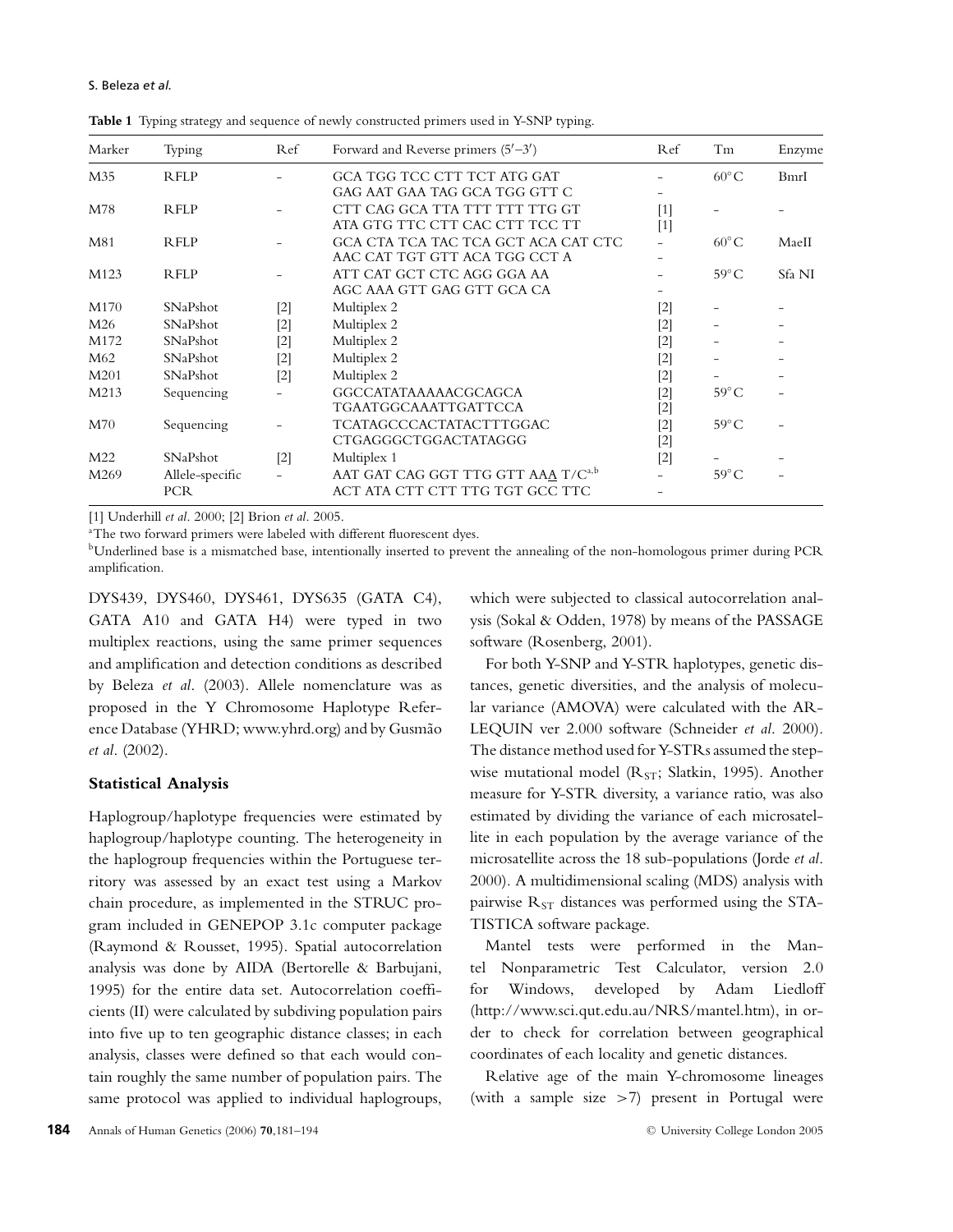estimated using a Bayesian approach incorporated in the program Batwing (Wilson *et al*. 2003). We considered a model of exponential growth from initial constant population size, using the effective population size and the population growth rate priors specified in Weale *et al*. (2001). We considered two different sets of mutation rates as mutation priors: those estimated from pedigree data (Kayser *et al*. 2000) and the effective mutation rate estimated in phylogenetic analyses (Zhivotovsky *et al*. 2004). All other parameters were given flat, uninformative priors to minimise their impact on the results. The median and the 5% and 95% quantiles for the posterior distribution of the time since the most recent common ancestor of the sample (TMRCA or T) were estimated. Calculations were based on 50,000 runs of MCMC estimator after a 10,000 run "burn in" time. Generation time was set at 25 years.

# **Results**

## **Y-SNP Haplogroup Variation**

Of the 25 haplogroups discriminated by the 25 Y-SNPs that were shown to be polymorphic in European populations (Rosser *et al*. 2000; Semino *et al*. 2000; Underhill *et al*. 2000; 2001; Jobling & Tyler-Smith, 2003) only 17 were present in our sample (Figure 2). Haplogroup frequencies observed in each population and their respective diversities are shown in Table 2. Portugal has a typical Western European haplogroup composition, characterized by high levels of haplogroup R1b3<sup>∗</sup> - M269 and smaller levels of haplogroups I<sup>∗</sup> -M170, G<sup>∗</sup> -M201 and E3b1<sup>∗</sup> -M35 (Semino *et al*. 2000; Bosch *et al*. 2001; Cruciani *et al*. 2002; Flores *et al*. 2004; Brion *et al*. 2005). The only exception is the higher frequency of haplogroup E3b1b, which was already reported to be a characteristic of Southwestern European populations, namely Iberia and Sicily (Rosser *et al*. 2000; Cruciani *et al*. 2004; Semino *et al*. 2004). The study of two recently described SNPs within exon 5 of the *PCDHY* gene, 288 bp apart, in a sample of 69 male individuals of European descent (Giouzeli *et al*. 2004) and in a sample of 112 Portuguese male individuals (Lopes *et al*. 2004) showed them to be polymorphic, but presenting only two allelic combinations: one ancestral (TG) and one doubly derived (GT). A rough estimation of these mutation ages suggested a more recent origin for the derived haplotype compared to M173 (Lopes *et al*. 2004). In our sample, we found that only R1a<sup>∗</sup> and R1b3<sup>∗</sup> chromosomes harboured the derivate state at both *PCDHY* SNPs, meaning that these SNPs could be phylogenetically equivalent to either M173 or M207 mutations. However, more lineages within clade R and within P(xR) need to be typed for these *PCDHY* SNPs to be precisely allocated in the Y phylogenetic tree. The most frequent haplogroup was R1b3<sup>∗</sup> (xR1b3f), presenting frequencies higher than 50% in almost all sub-populations except Alentejo. The other haplogroup frequencies remained lower than 10% in the total sample and within the provinces, but exhibited the opposite trend in some districts.

No significant differences in haplogroup frequencies were found between districts ( $P = 0.09$ , exact test), as well as between north, central and south ( $P = 0.64$ , exact test), or between provinces ( $P = 0.66$ , exact test). Furthermore, and contrary to previous findings (Pereira *et al*. 2000b), no correlations were found between the frequency of any haplogroup and latitude or longitude. Spatial autocorrelograms were also computed by means of AIDA (Bertorelle & Barbujani, 1995). Different ways of dividing pairs of populations into distance classes yielded consistently non-significant correlograms (data not shown). The same was true for the frequencies of all haplogroups present in the Portuguese sample.

The haplogroup diversity values ranged between 0.402 and 0.893. No differences in these values were found between the North, Centre and South (Mann-Whitney test,  $P > 0.05$ ). Curiously, the districts of southern Alentejo show higher diversity values than the other provinces, with marginally significant differences from the North and Central coastal provinces Entre Douro e Minho and Beira Litoral (Mann-Whitney test,  $P = 0.049$ . To exclude a spurious effect due to different sample sizes, we tested to see if the haplogroup diversities and their standard errors were correlated across provinces, which was shown not to be the case (Spearman's rho = 0.19,  $P = 0.445$ .

# **Y-STR Haplotype Variation**

The typing of a 15 Y-STR set allowed the detection of 577 different haplotypes, 36 of them being shared by two sub-populations, nine by three, two by four and one by five sub-populations (STR haplotype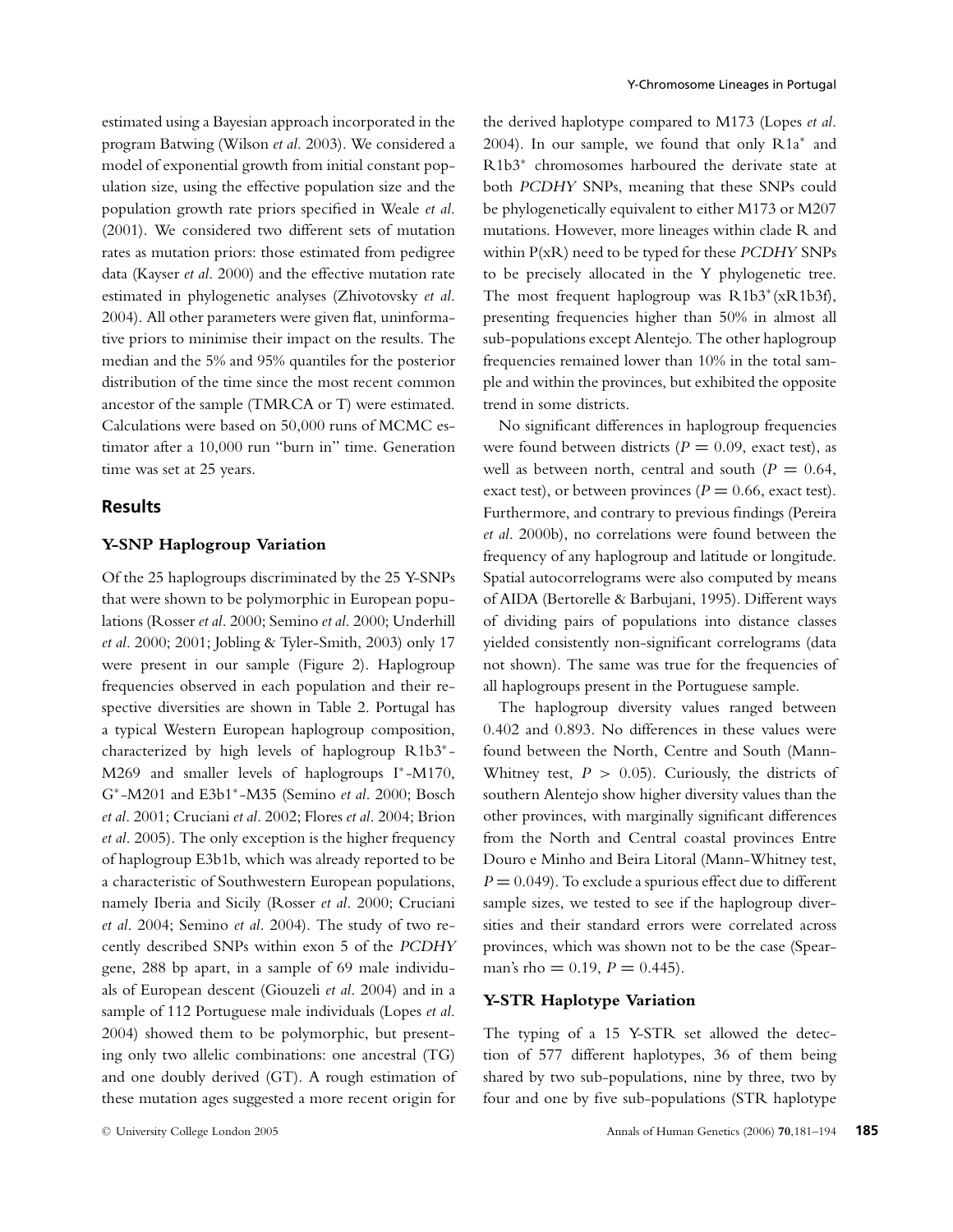| Table 2 Y-SNP frequency distribution and haplogroup diversity per population in Portugal. |                 |       |                            |                         |                                 |                                           |                                              |                             |                                                |                                                         |                          |                                 |                                                |                                                    |                                  |                          |                                           |                                      |                                 |
|-------------------------------------------------------------------------------------------|-----------------|-------|----------------------------|-------------------------|---------------------------------|-------------------------------------------|----------------------------------------------|-----------------------------|------------------------------------------------|---------------------------------------------------------|--------------------------|---------------------------------|------------------------------------------------|----------------------------------------------------|----------------------------------|--------------------------|-------------------------------------------|--------------------------------------|---------------------------------|
|                                                                                           |                 |       | $\stackrel{*}{\mathbb{H}}$ |                         |                                 |                                           |                                              |                             | $\stackrel{*}{\mathbb{L}}$                     |                                                         |                          |                                 |                                                |                                                    |                                  |                          |                                           | $R1b3*$                              |                                 |
|                                                                                           |                 |       | (xE3a,                     | $3a^*$<br>щ             | $E3b1*$                         |                                           |                                              |                             | $_{\rm K)}^{\rm (xGI)}$                        |                                                         |                          |                                 |                                                |                                                    |                                  |                          |                                           |                                      | $\Xi$                           |
| Population, code                                                                          | $\mathbf{u}$    | Ξ     | b1)                        |                         | $(xE3b1-c)$                     | E3b1a                                     | E3b1b                                        | E3b1c*                      |                                                | $\overset{*}{\circlearrowright}$                        | $(x11b)$<br>2)           | I1b <sub>2</sub>                | $\int_{(x)1d,}^{*}$ (xJ1d,                     | $\sum^*$                                           | K <sub>2</sub>                   | $\overset{*}{\sqcup}$    | $R1a^*$                                   | $\frac{\langle xR1b}{3f}$            | b3f                             |
| Entre Douro e Minho                                                                       |                 |       |                            |                         |                                 |                                           |                                              |                             |                                                |                                                         |                          |                                 |                                                |                                                    |                                  |                          |                                           |                                      |                                 |
| Viana do Castelo, VC                                                                      | 59              | 0.695 |                            |                         |                                 |                                           |                                              |                             |                                                |                                                         |                          |                                 |                                                | $\begin{array}{c} 15.3 \\ 0 \\ 8.5 \\ \end{array}$ |                                  |                          |                                           | $52.5$<br>$51.0$<br>$57.6$<br>$55.3$ |                                 |
| Braga, B                                                                                  | $\overline{5}$  | 0.705 |                            |                         |                                 |                                           |                                              |                             |                                                |                                                         |                          |                                 |                                                |                                                    |                                  |                          |                                           |                                      |                                 |
| Porto, P                                                                                  | 118             | 0.652 |                            | 0.034                   |                                 |                                           |                                              |                             | $\circ \circ \circ \circ$                      | $\frac{1}{2}$ $\frac{8}{2}$ $\frac{9}{2}$ $\frac{1}{2}$ |                          |                                 |                                                |                                                    | $1.7$<br>$3.9$<br>$2.6$<br>$2.6$ | 0.9                      |                                           |                                      |                                 |
| <b>Total</b>                                                                              | 228             | 0.676 | 0.4                        |                         | 3.4                             | 0.048                                     | 89986                                        | $0.077$<br>$0.73$           |                                                |                                                         | $8.5$<br>$15.7$<br>$7.5$ | 0.00000                         | $3.4$<br>$3.4$<br>$3.4$<br>$5.5$               |                                                    |                                  | 0.4                      |                                           |                                      | $\frac{1}{2}$ o $\frac{5}{1.8}$ |
| Trás os Montes                                                                            |                 |       |                            |                         |                                 |                                           |                                              |                             |                                                |                                                         |                          |                                 |                                                |                                                    |                                  |                          |                                           |                                      |                                 |
| Bragança, BN                                                                              | 25              | 0.590 | $\circ$                    |                         |                                 |                                           |                                              |                             |                                                | $\ddot{ }$                                              |                          | 4.0                             |                                                |                                                    |                                  |                          |                                           |                                      |                                 |
| Vila Real, VR                                                                             | $\mathfrak{S}6$ | 0.673 |                            | $\circ$ $\circ$         |                                 | $4.0$<br>2.6<br>3.1                       | $-3.5$<br>$-3.7$                             | $rac{1}{4}$ 0 $\frac{6}{1}$ | $\circ \circ \circ$                            |                                                         | $\frac{12.7}{7.3}$       | $5.1$<br>4.7                    | $\circ \circ \bullet$                          | $4.7$<br>$7.7$<br>$6.3$                            | $0,7,7$<br>4.7                   | $\circ$ $\circ$ $\circ$  | $0\frac{1}{5}$ . 3.1                      | $64.0$<br>56.4                       | 0.96                            |
| <b>Total</b>                                                                              | 64              | 0.636 |                            |                         |                                 |                                           |                                              |                             |                                                | 3.1                                                     |                          |                                 |                                                |                                                    |                                  |                          |                                           |                                      |                                 |
| <b>Beira Litoral</b>                                                                      |                 |       |                            |                         |                                 |                                           |                                              |                             |                                                |                                                         |                          |                                 |                                                |                                                    |                                  |                          |                                           |                                      |                                 |
| Aveiro, Av                                                                                | $66$            | 0.626 | $\circ$                    | $\circ$                 |                                 |                                           |                                              |                             |                                                |                                                         |                          |                                 |                                                |                                                    |                                  |                          |                                           |                                      |                                 |
| Viseu, Vi                                                                                 | $30\,$          | 0.547 | $\circ$                    | $\circ \circ \bullet$   | $\circ$ $\circ$ $\circ$ $\circ$ | $\begin{array}{c}\n4.6 \\ 0\n\end{array}$ | $3.0$<br>$13.3$<br>$5.2$                     |                             | $\circ \circ \circ \circ$                      | $3.0$<br>$0.0$<br>$2.6$                                 | 3.3004                   | $\frac{6}{1.5}$                 | $6.1$<br>$0.5.0$<br>$6.0$                      | $\begin{array}{c} 4.6 \\ 6.7 \end{array}$          | $6.1$<br>$3.3$                   | $\circ$ $\circ$ $\circ$  | $\begin{array}{c} 1.5 \\ 3.3 \end{array}$ | $60.7$<br>50.0<br>50.0<br>60.3       | 3.3000                          |
| Coimbra, Co                                                                               | $\gtrsim$       | 0.742 | $\circ$                    |                         |                                 |                                           |                                              |                             |                                                |                                                         |                          |                                 |                                                | 10.0                                               |                                  |                          |                                           |                                      |                                 |
| <b>Total</b>                                                                              | 116             | 0.625 | $\bullet$                  |                         |                                 |                                           |                                              |                             |                                                |                                                         |                          |                                 |                                                | 6.0                                                | 4.3                              | $\boldsymbol{\theta}$ .9 | 1.7                                       |                                      |                                 |
| <b>Beira Interior</b>                                                                     |                 |       |                            |                         |                                 |                                           |                                              |                             |                                                |                                                         |                          |                                 |                                                |                                                    |                                  |                          |                                           |                                      |                                 |
| Guarda, Gu                                                                                | $\Im 0$         | 0.708 | $\circ$                    |                         |                                 |                                           |                                              |                             |                                                |                                                         |                          |                                 |                                                |                                                    |                                  |                          |                                           |                                      |                                 |
| Castelo Branco, CB                                                                        | $28\,$          | 0.489 | $\circ$                    | $\circ$ $\circ$         | $\circ \circ \bullet$           | $10.0$<br>3.6<br>7.0                      | $3.3$<br>$7.1$<br>$5.3$                      | $\circ$ $\circ$ $\circ$     | $\begin{array}{c} 3.3 \\ 0 \\ 1.8 \end{array}$ | $\frac{10.0}{7.1}$                                      | $0 7.1$<br>$5.5$         | $\circ \circ \bullet$           | $\begin{array}{c} 3.3 \\ 0 \\ 1.8 \end{array}$ | $\frac{2}{3}$ .5                                   | $3.3$<br>$1.8$                   | $\circ$ $\circ$          | $3.3$<br>$1.8$                            | $53.3$<br>71.4<br>62.3               | $3.365$<br>$3.5$                |
| <b>Total</b>                                                                              | 58              | 0.605 | $\bullet$                  |                         |                                 |                                           |                                              |                             |                                                |                                                         |                          |                                 |                                                |                                                    |                                  | $\bullet$                |                                           |                                      |                                 |
| Estremadura                                                                               |                 |       |                            |                         |                                 |                                           |                                              |                             |                                                |                                                         |                          |                                 |                                                |                                                    |                                  |                          |                                           |                                      |                                 |
| Leiria, Le                                                                                | 35              | 0.629 | $\circ$                    |                         |                                 |                                           |                                              |                             |                                                |                                                         | $\frac{11.4}{9.3}$       |                                 |                                                |                                                    |                                  |                          |                                           |                                      |                                 |
| Santarém, Sa                                                                              | $\infty$        | 0.821 | $\circ$                    | $\circ\,\circ\,\bullet$ |                                 |                                           |                                              | $\circ$ $\circ$ $\circ$     | $\circ$ $\circ$                                |                                                         |                          |                                 | $\circ \circ \bullet$                          | $\frac{25.0}{4.7}$                                 | $\circ \circ \bullet$            | $\circ$ $\circ$          | $\circ \circ \bullet$                     |                                      |                                 |
| <b>Total</b>                                                                              | 43              | 0.674 | $\bullet$                  |                         | $2.9$<br>$2.3$                  | $5.7$<br>25.0<br>9.3                      | $\frac{2}{10}$ 0 4.6                         |                             |                                                | $0.6$<br>0.8                                            |                          | $\frac{2.9}{12.5}$              |                                                |                                                    |                                  |                          |                                           | $60$<br>$37.5$<br>$55.8$             | $2.9$<br>$2.3$                  |
| Lisboa e Setúbal                                                                          |                 |       |                            |                         |                                 |                                           |                                              |                             |                                                |                                                         |                          |                                 |                                                |                                                    |                                  |                          |                                           |                                      |                                 |
| Lisboa, Li                                                                                | 35              | 0.692 | $\circ$                    |                         |                                 |                                           |                                              | $\circ \circ \circ$         |                                                |                                                         |                          | $\circ \circ \bullet$           |                                                |                                                    |                                  |                          | $5.7$<br>$-3.2$                           |                                      |                                 |
| Setúbal, Se                                                                               | 27              | 0.402 | 3.7                        | $\circ\,\circ\,\bullet$ |                                 |                                           |                                              |                             | $\circ \circ \bullet$                          |                                                         |                          |                                 |                                                |                                                    | $\circ$ $\circ$ $\circ$          | $\circ\,\circ\,\circ$    |                                           |                                      |                                 |
| <b>Total</b>                                                                              | 62              | 0.577 | $\ddot{J}$                 |                         | $2.5$<br>$3.7$<br>$3.2$         | $2.9$<br>$3.7$<br>$3.2$                   | $\frac{11.4}{6.5}$                           |                             |                                                | $5.7$<br>3.7<br>4.8                                     | $2.9$<br>$1.6$           |                                 | $0.7$<br>$7.7$<br>$1.6$                        | $6.58$<br>$6.76$                                   |                                  |                          |                                           | $54.3$<br>77.8<br>64.5               | $5.7$<br>$3.2$                  |
| Alentejo                                                                                  |                 |       |                            |                         |                                 |                                           |                                              |                             |                                                |                                                         |                          |                                 |                                                |                                                    |                                  |                          |                                           |                                      |                                 |
| Portalegre, Po                                                                            | 28              | 0.759 | $\circ$                    | $\circ$                 |                                 | 14.3                                      | $10.7\,$                                     | $\circ$                     |                                                |                                                         |                          | $\circ$                         |                                                |                                                    |                                  |                          |                                           |                                      |                                 |
| Évora, Ev                                                                                 | 29              | 0.805 |                            | $\circ$ $\circ$ $\circ$ | $\circ \circ \circ \circ$       | $6.9$<br>9.2                              | $3.\overline{5}$<br>$12.\overline{5}$<br>7.7 |                             | $\circ$ $\circ$ $\circ$                        | $3.6$<br>$13.8$<br>$7.7$                                | $7.1$<br>$0.3$<br>$7.7$  | $3.\overline{5}$<br>12.5<br>3.1 | $3.6$<br>0.4<br>6.2                            | $14.3$<br>$3.5$<br>$12.5$<br>$9.2$                 | $0.5$<br>$0.5$<br>$1.5$          |                          | $\circ \circ \circ \circ$                 | $44.8$<br>$41.4$<br>$37.5$<br>$43.1$ | 0.50015                         |
| Beja, Be                                                                                  | $\infty$        | 0.893 | 12.5                       |                         |                                 |                                           |                                              |                             |                                                |                                                         |                          |                                 |                                                |                                                    |                                  |                          |                                           |                                      |                                 |
| Total                                                                                     | 65              | 0.790 | 1.5                        |                         |                                 |                                           |                                              | $12.5$<br>1.5               |                                                |                                                         |                          |                                 |                                                |                                                    |                                  |                          |                                           |                                      |                                 |
| Algarve                                                                                   |                 |       |                            |                         |                                 |                                           |                                              |                             |                                                |                                                         |                          |                                 |                                                |                                                    |                                  |                          |                                           |                                      |                                 |
| Faro, Fa                                                                                  | $\overline{21}$ | 0.424 | $\circ$                    | $\frac{3}{2}$           |                                 | $\overline{a}$                            | 0.6                                          | $\frac{1}{2}$               | $\frac{3}{2}$                                  | $4.8$<br>5.5                                            | $4.8$<br><b>6.1</b>      | $\frac{1.5}{1}$                 | 4.8                                            | $9.5$<br>7.0                                       | $\frac{3}{1.6}$                  | $\frac{0}{0}$ .3         | $\circ$ $\frac{1}{2}$                     | $76.2$<br>57.7                       | $\circ$ $\frac{3}{2}$           |
| <b>Total Portugal</b>                                                                     | 657             | 0.652 | 0.5                        |                         | $\ddot{0}$ .                    |                                           |                                              |                             |                                                |                                                         |                          |                                 |                                                |                                                    |                                  |                          |                                           |                                      |                                 |
| "The only E3a* chromosome found holds a STR-haplotype typical of E3b1b (see Table S1).    |                 |       |                            |                         |                                 |                                           |                                              |                             |                                                |                                                         |                          |                                 |                                                |                                                    |                                  |                          |                                           |                                      |                                 |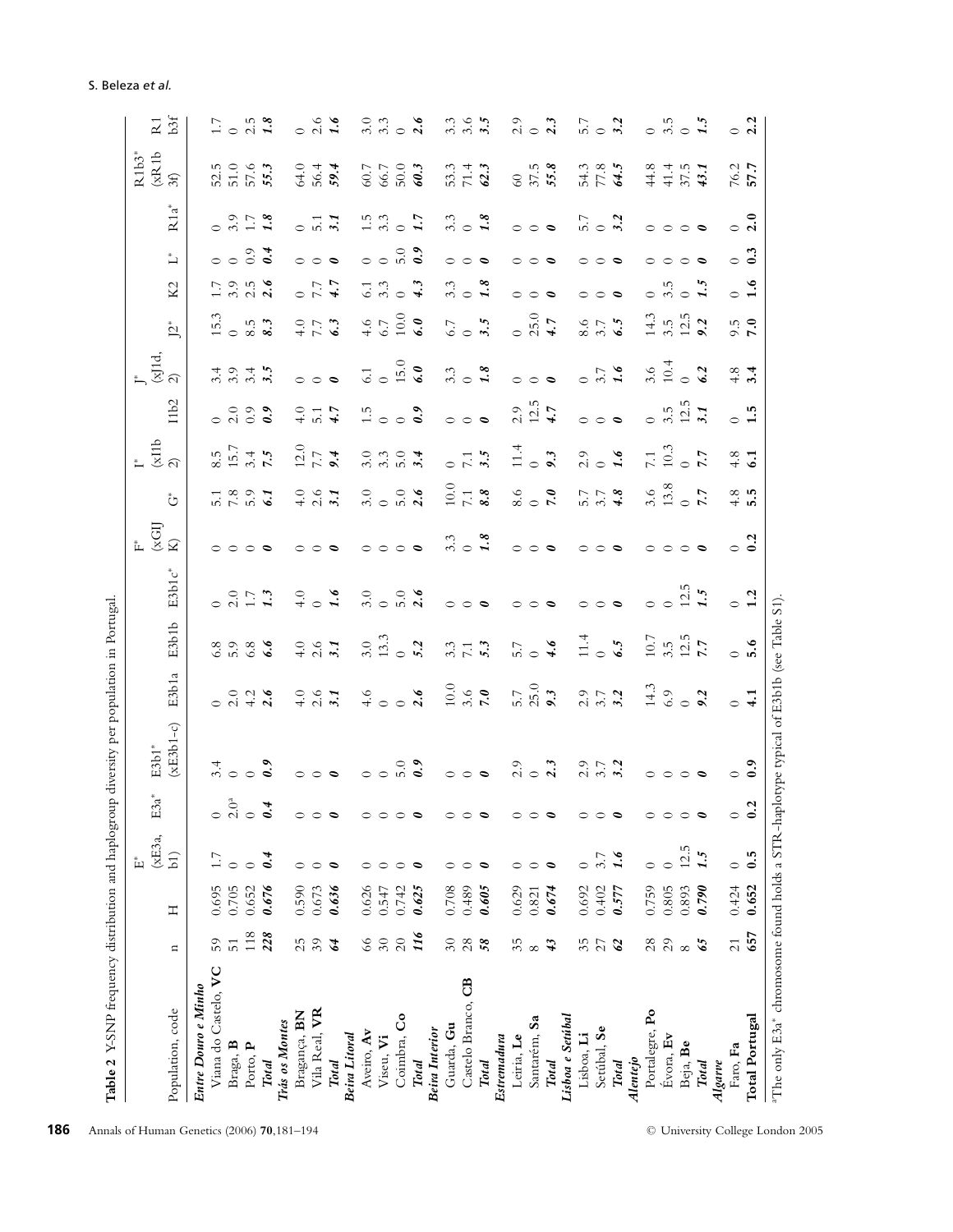| opulation                                            | Viana do |                                 | Castelo Braga Porto Bragança Real Aveiro Viseu Coimbra Guarda Branco Leiria Santarém Lisboa Setúbal Portalegre Évora Beja Faro | Vila                |  |                                                                                                       | Castelo |                       |          |                                                                                                                                                 |                                 |    |
|------------------------------------------------------|----------|---------------------------------|--------------------------------------------------------------------------------------------------------------------------------|---------------------|--|-------------------------------------------------------------------------------------------------------|---------|-----------------------|----------|-------------------------------------------------------------------------------------------------------------------------------------------------|---------------------------------|----|
| diversity<br>.taplotype                              | .0000    | 0.993 0.997 0.9990<br>53 119 45 |                                                                                                                                | $39 \t48 \t30 \t21$ |  | 88,666.0 0000.1 2966.0 0000.1 2566.0 0000.1 2266.0 0000.1 4566.0 1666.0 0000.1 4566.0 1666.0 1666.0 1 |         | $30 \t 38 \t 31 \t 7$ | 35 26 26 |                                                                                                                                                 | 0.9974 1.0000 0.996<br>$28$ $8$ | 23 |
| werage variance 1.0827 1.0601 0.9851 0.9170<br>ratio |          |                                 |                                                                                                                                |                     |  |                                                                                                       |         |                       |          | $0.9057$ $0.0202$ $1.0109$ $1.0205$ $1.0215$ $1.215$ $1.215$ $1.215$ $1.215$ $1.215$ $1.215$ $1.203$ $0.809$ $0.989$ $0.0105$ $1.0053$ $0.9889$ |                                 |    |

data within each haplogroup is given in supplementary material, Table S1). Haplotype diversity was over 99% in all districts (Table 3), and shown to be uncorrelated with haplogroup diversity  $(r = 0.02)$ . However, estimating a Y-STR variance ratio for each district (Jorde *et al*. 2000) in order to remove the possible bias arising from the contribution of highly mutating Y-STRs, the overall correlation increased to  $r = 0.613$ . No differences in the Y-STR diversity values were found between the North, Centre and South (Mann-Whitney test, *P* > 0.05). No differences were also observed between the different provinces, although the samples from Alentejo showed consistently higher diversity values.

### **Genetic Distances and MDS Analysis**

Haplogroup distributions in Portuguese subpopulations did not show a clear differentiation (Figure 3). Nevertheless, since the occurrence of unique mutation events at the biallelic loci is much older than the establishment of the Portuguese population, and Y-STR loci possess a higher evolutionary rate, Y-STR haplotypes are more informative in testing whether some heterogeneity exists among these sub-populations as a consequence of either genetic drift or low gene flow. Obviously, given the non-recombinant nature of the NRY, differentiation between haplogroups and haplotypes is correlated (Mantel test between haplogroup Fst and haplotype Rst:  $r = 0.554$ ,  $P < 0.01$ ). However, this value implies that only ∼1/4 of the STR haplotype variation can be explained by haplogroup differentiation; the remaining variation may be a consequence of drift (affecting STR haplotypes more intensely, each of which tends to be relatively infrequent) and/or mutation locally generating STR variation.  $R_{ST}$  pairwise comparison values were low (data not shown), as could be predicted from such a microgeographic study of neighbouring populations. The MDS plot of Figure 3 also shows that there is not clear geographic heterogeneity in the Portuguese Y-chromosomal variation. However, with respect to the Y-STR MDS plot, the samples from Alentejo tend to separate from a common cluster composed of the other Portuguese sub-populations (Figure 3).

Moreover, the Mantel test revealed no correlation between the geographical distance and Y-SNP based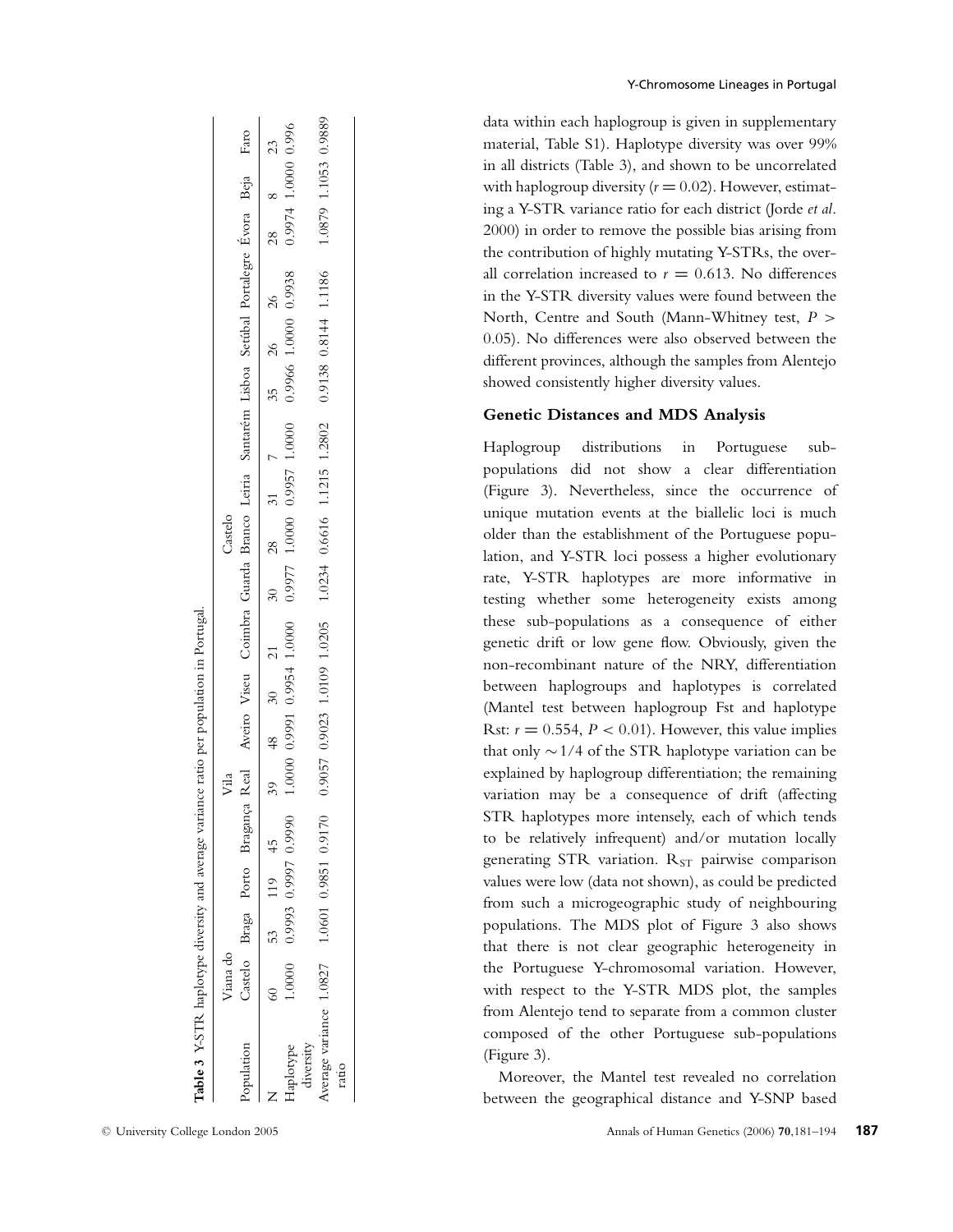

Figure 3 Multidimensional scaling plot of A) F<sub>ST</sub> and B) Rst pairwise values found when analysing, respectively, Y-SNP and Y-STR variation in Portugal. Stress value **=** 0.104 in A) and 0.155 in B). Grey, white and black symbols represent northern, central and southern Portuguese districts, respectively. Circles, squares, triangles and crosses represent provinces. District codes and corresponding provinces are indicated in Table 2.

**Table 4** AMOVA results of Y-chromosome lineages in Portugal.

| Grouping and Source of Variation |         | Y-SNPs $(\%)$ Y-STRs $(\%)$ |
|----------------------------------|---------|-----------------------------|
| No Grouping                      |         |                             |
| Among populations                | 0.64    | 0.67                        |
| Within populations               | 99.36   | 99.33                       |
| North/Centre/South               |         |                             |
| Among groups                     | $-0.25$ | 0.05                        |
| Among populations Within groups  | 0.81    | 0.64                        |
| Within populations               | 99.44   | 99.31                       |
| <b>Provinces</b>                 |         |                             |
| Among groups                     | 0.52    | 0.52                        |
| Among populations Within groups  | 0.18    | 0.21                        |
| Within populations               | 99.29   | 99.26                       |
| Alentejo vs Portugal             |         |                             |
| Among groups                     | $2.99*$ | $3.86*$                     |
| Among populations Within groups  | 0.04    | $-0.07$                     |
| Within populations               | 96.97   | 96.21                       |

<sup>∗</sup> Statistically significant values after Bonferroni correction for multiple tests.

genetic distances ( $r = 0.0751$ ,  $P = 0.23$ ) or with Y-STR based genetic distances ( $r = -0.0053$ ,  $P = 0.46$ ).

# **AMOVA Analysis**

Analysis of molecular variance (AMOVA) was computed from haplogroup and haplotype frequencies (Table 4). The overall value obtained between the 18 districts with both data sources was low and nonsignificant, consistent with the values found for other regions in Iberia (Brion *et al*. 2004; Flores *et al*. 2004). Furthermore, when grouping the districts according to latitude (North, Central and South Portugal), the percentage of variation explained by differences among groups was even smaller. A higher between-group component was found when dividing sub-populations according to the administrative region to which they belong (Table 4).

According to all the evidence obtained until now, namely the higher genetic diversities and genetic distances of populations from Alentejo, we sought to find out the proportion of variation present between Alentejo and the remainder of the Portuguese regions. This criterion led to the highest and most significant value found for the "among groups" component, and to the smallest for the "among populations within groups" component (Table 4).

#### **Phylogeographic Analysis**

In order to determine the major components that have left their imprint on the Portuguese male gene pool during its demographic history, we estimated the relative age of the major lineages present in the territory; by considering two different mutation rate estimates (Kayser *et al*. 2000; Zhivotovsky *et al*. 2004) we have obtained an upper and a lower boundary for the age of each lineage in Portugal (Table 5).

Previous phylogeographic analyses allowed us to conclude that haplogroup R1<sup>∗</sup> (xR1a)-M173 has been spread throughout Europe since Paleolithic times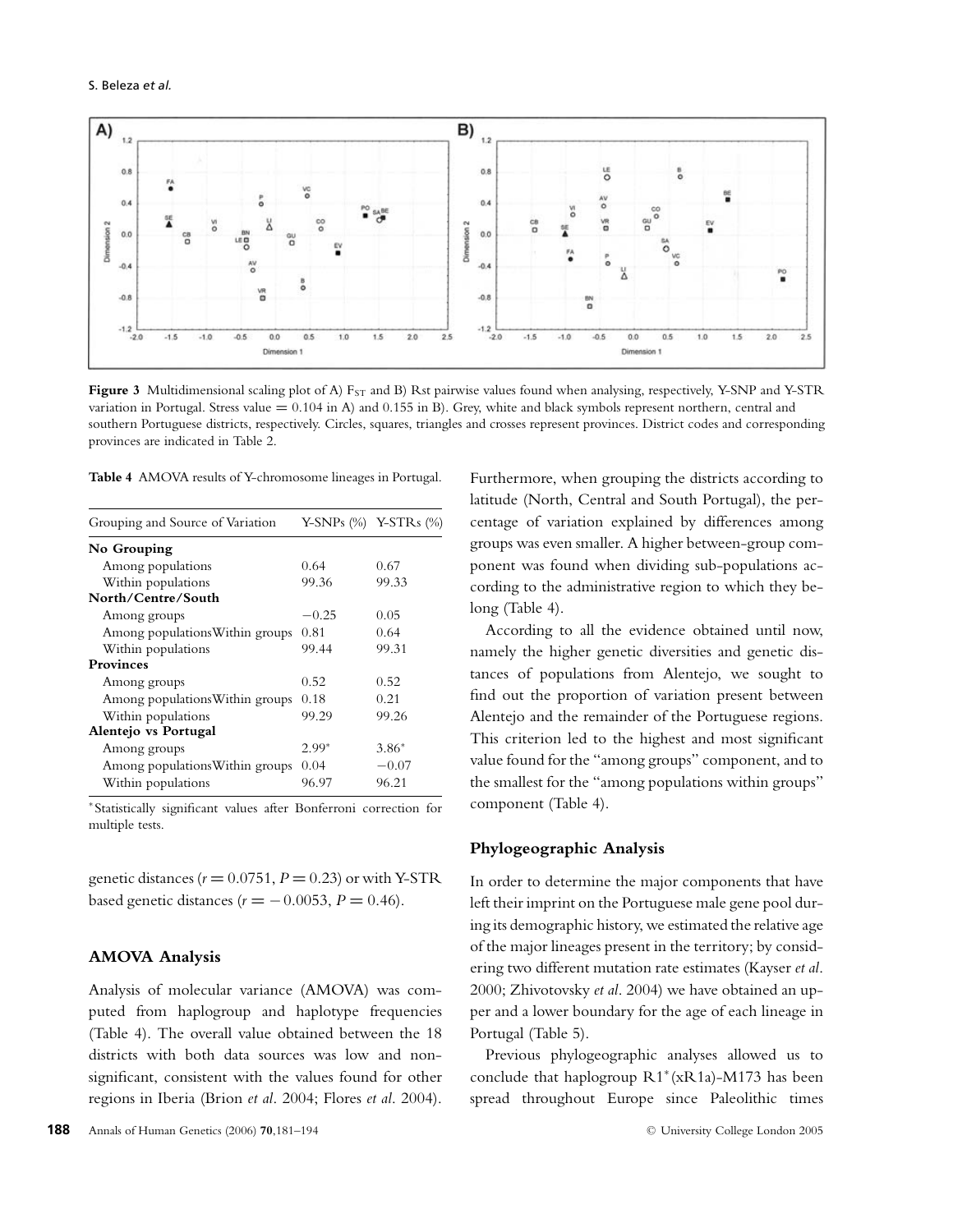|                        |             |          | Posterior Probabilities (in Ky) <sup>a</sup> |                   |
|------------------------|-------------|----------|----------------------------------------------|-------------------|
| Haplogroup             | $\mathbf n$ | Variance | $T_{\text{lower}}^1$                         | $T_{upper}^2$     |
| R1b3*(xR1b3f)-M269     | 335         | 0.286    | 14.1 (7.7, 34.3)                             | 38.3 (22.9, 77.4) |
| $R1b3f - SRY_{2627}$   | 14          | 0.172    | 3.1(1.7, 6.9)                                | 9.9(5.9, 19.2)    |
| $R1a^* - SRY_{108312}$ | 13          | 0.517    | 13.6(7.6, 29.1)                              | 40.8(26.2, 77.2)  |
| $K2 - M70$             | 14          | 0.299    | 5.6(3.1, 13.1)                               | 17.5(10.7, 36.5)  |
| $J^*(x1d,2)$ - 12f2    | 21          | 0.329    | 8.7(4.5, 21.0)                               | 27.7(15.7, 59.7)  |
| $I2^* - M172$          | 44          | 0.607    | 11.9(7.0, 25.2)                              | 37.5(25.1, 67.0)  |
| $I^*(xI1b2) - M170$    | 38          | 0.521    | 10.3(6.1, 20.8)                              | 33.5(22.2, 61.0)  |
| $I1b2-M26$             | 10          | 0.376    | 6.6(3.7, 13.9)                               | 20.2(12.8, 37.0)  |
| $G^* - M201$           | 36          | 0.452    | 8.5(4.9, 20.1)                               | 27.8 (18.0, 57.8) |
| $E3b1a-M78$            | 26          | 0.383    | 5.5(3.3, 10.5)                               | 17.2 (11.9, 28.8) |
| E3b1b-M81              | 37          | 0.129    | 2.8(1.4, 7.1)                                | 8.0(4.8, 18.1)    |
| $E3b1c^* - M123$       | 8           | 0.426    | 7.8(4.4, 16.6)                               | 23.4 (14.8, 43.4) |

a Median (95% equal-tailed intervals).

1Estimated with the mutation rate obtained from pedigree data (Kayser *et al*. 2000) 2Estimated with the effective mutation rate obtained in phylogenetic analyses (Zhivotovsky *et al*. 2004).

(Semino *et al*. 2000). Later, M269 was found to be present in all European R1<sup>∗</sup> (xR1a)-M173 individuals by Cruciani *et al*. (2002), and STR variance analysis suggested that the distribution of R1b3<sup>∗</sup>-M269 in this continent is more the result of its diffusion from the Iberian refugia after the LGM, during the Late Upper Paleolithic (Cinnioğlu et al. 2004). The same analysis of variance made with the Portuguese R1b3<sup>∗</sup> (xR1b3f) individuals corroborates these findings (STR variance of the Portuguese R1b3<sup>∗</sup> (xR1b3f) equals 0.29, a smaller value when compared with that obtained by Cinnioğlu et al. [2004] in other Iberian samples [0.32]). Age estimates obtained from the STR variation associated with R1b3<sup>∗</sup> (xR1b3f) chromosomes in Portugal (Table 5) point to a pre-Neolithic age for this haplogroup, and set an upper limit for its introduction to Portugal (Barbujani *et al*. 1998). Another lineage also found to be characteristic of LGM expansions from refuge areas, I<sup>∗</sup> -M170 (Rootsi *et al*. 2004; see also Table 5), was present in our sample at lower levels.

**Table 5** Y-chromosome haplogroup variance and age estimates in Portugal

based on 15 Y-STR loci.

Due to their decreasing frequencies from the Middle East to Europe, haplogroups J, G and E have been associated with the demic diffusion of Neolithic farmers into Europe (Semino *et al*. 2000; Underhill *et al*. 2001). J lineages were found to have a greater impact in the eastern and central part of the Mediterranean basin (Scozzari *et al*. 2001; Di Giacomo *et al*. 2003) than in Iberia and northeastern Europe (Scozzari *et al*. 2001; Flores *et al*. 2004). Later, the refinement of the phylogeny of haplogroups J and E allowed the discrimination of a collection of subclades of Neolithic and post-Neolithic origin, reflecting very different evolutionary histories and processes of migration (Cruciani *et al*. 2004; Semino *et al*. 2004). Indeed, the age estimates of J<sup>∗</sup> (xJ1d,2)-12f2, G<sup>∗</sup> -M201 and E3b1c<sup>∗</sup> -M123 (Table 5) are consistent with an introduction to Portugal no earlier than the Neolithic. J2<sup>∗</sup> -M172 presents higher age estimates (Table 5) but, judging from its wide variance, this must be a consequence of the coexistence of more than one subclade within this haplogroup (mainly J2-M172 and J2f<sup>∗</sup> -M67, both of Neolithic origin according to Semino *et al*. 2004) that was not discriminated with the set of Y-SNP markers typed. This set of post-Paleolithic Y chromosomes comprises 17% of the male Portuguese background, a frequency that is smaller than that observed in Italy or Greece for the same component (Semino *et al*. 2000; Di Giacomo *et al*. 2003) but higher than in northeastern Europe (Semino *et al*. 2000; Wells *et al*. 2001). Within the Portuguese territory, this component is present at 17.5% in the north, 15% in the centre and 20.4% in the south.

The distribution of E3b1a-M78 (E3b1a) in Western Europe was described as resulting from late demographic expansions from the Balkans along the Mediterranean Sea (Cruciani *et al*. 2004; Semino *et al*. 2004), and E31b1a was considered to be a signature of Greek colonists in south Italy (Semino *et al*. 2004). Its presence in the Portuguese territory might have the same origin (see Table 5). In fact, within Portugal there is a higher frequency of E3b1a in the south, which decreases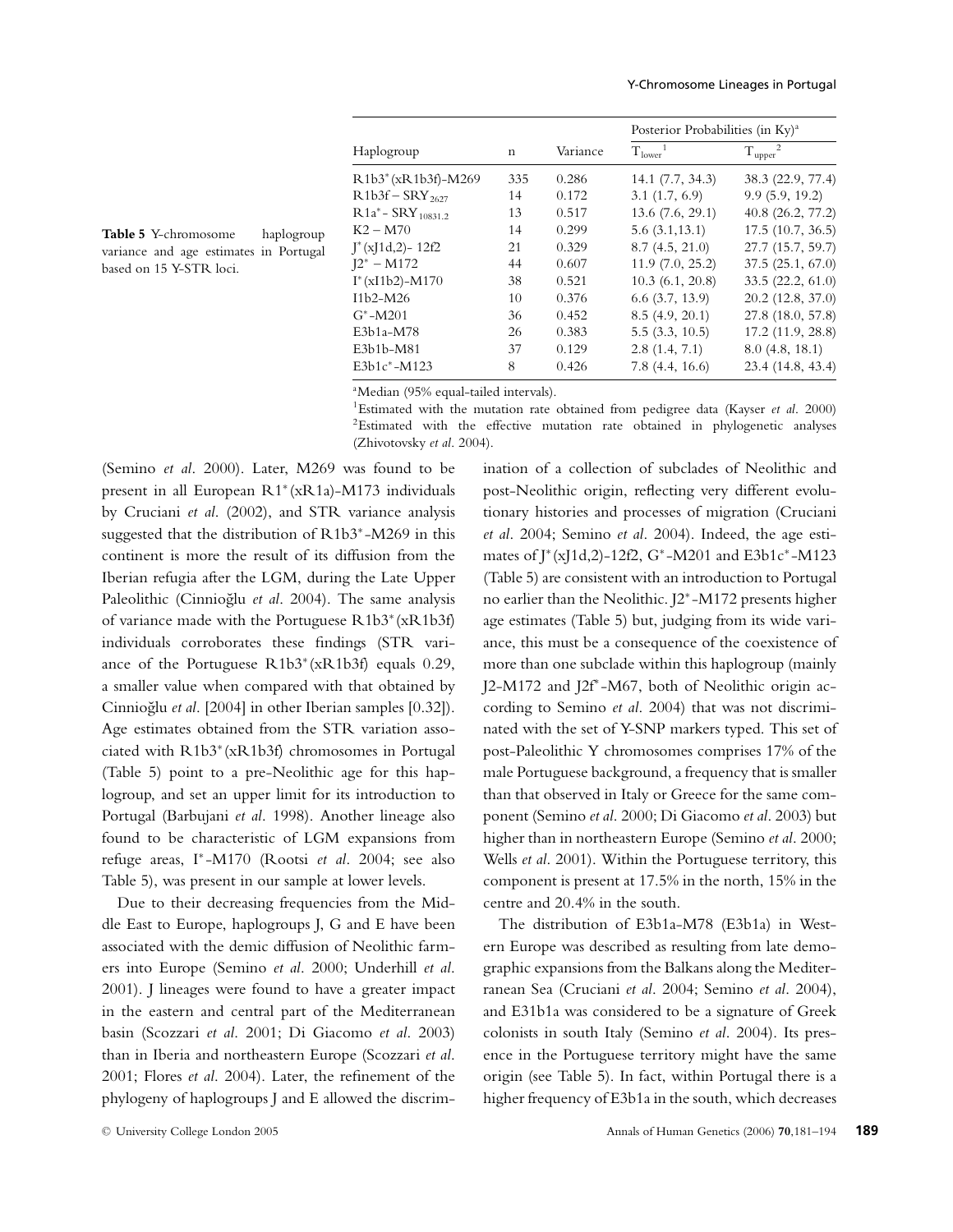toward the north (6.2%, 4.8% and 2.7% in south, centre and north, respectively). Nevertheless, and given the current sample sizes, these values are not significantly different from each other  $(P = 0.64$ , exact test), and the autocorrelation analysis was not significant (data not shown).

E3b1b-M81 was found at 1.5–11.5% in a number of Spanish populations (Bosch *et al*. 2001; Cruciani *et al*. 2004; Flores *et al*. 2004; Brion *et al*. 2005), being as high as 20%–40% in Pasiegos from Cantabria, Spain (Brion *et al*. 2004; Cruciani *et al*. 2004). The distribution of these E3b1b chromosomes and respective age estimates in Europe (e.g. Table 5) led to the suggestion that its presence in the continent was mediated by the Islamic occupation of the Iberian Peninsula (Bosch *et al*. 2001; Cruciani *et al*. 2004). The degree of North African contribution was found to be highly variable across different Iberian populations (Cruciani *et al*. 2004; Flores *et al*. 2004). The same holds true in Portugal, where no clear pattern can be observed (Table 2). Considering the division of the territory by latitude, we find 5.8% of E3b1b lineages in the north, 6% in the centre and 4.4% in south. Pereira *et al*. (2000*b*) speculated that the observation of a north to south increasing gradient of E<sup>∗</sup> (xE3a) might be associated with the patterns of Islamic occupation in Portugal reported in the historical records (stronger and longer-lasting in the south). Our results do not support this hypothesis, and the higher frequencies of  $E^*(xE3a)$  in the south observed by the authors may have two non-exclusive explanations. Firstly, they might be a consequence of the higher frequency of E3b1a rather than E3b1b in this region. Secondly, these observations were based on a relatively small sample size for the south compared with the northern one, and the southern samples were mainly from Alentejo, which possesses higher frequencies of both haplogroups. Estimating the frequency of the same lineage in our extended sample we also obtained an increasing gradient of 11.0% in the north, 13.1% in the centre and 14.4% in the south, although this was not significant. One fact worth mentioning is the complete absence of this lineage in the most southern Portuguese region, Algarve, the area that is described as one of those most influenced by the Islamic rule (Torres, 1993), and its presence at 6.6% in the northern region, Entre Douro e Minho.

Interestingly, the North African mtDNA counterpart, U6, is also found at 6% in the same northern region, the highest frequency found in Portugal (Pereira *et al*. 2000a; González et al. 2003), being rarer in southern areas.

When analysing globally the European Y lineages, we observe that all of them, R1b3<sup>∗</sup> (xR1b3f) excepted, are observed at higher frequencies in Alentejo (Table 2).

Finally, we have detected two L chromosomes, a haplogroup that is characteristic of Southern Indian populations (Kivisild *et al*. 2003) but extremely rare in Europe (Semino *et al*. 2000; Scozzari *et al*. 2001; Flores *et al*. 2004; Brion *et al*. 2005).

# **Discussion**

Y-chromosome population studies on a large geographic scale (Rosser *et al*. 2000; Semino *et al*. 2000) have revealed a significant substructuring of Y-chromosome variation and important clinal patterns for some male lineages in Europe. However, research in more restricted geographical contexts has shown that this pattern is not always reflected on a smaller scale (Di Giacomo *et al*. 2003; Flores *et al*. 2004), revealing important genetic drift and founder effects (Di Giacomo *et al*. 2003). In this work we have analysed for the first time joint information given by Y-SNPs, and Y-STRs in order to assess the degree of micro-geographic substructuring of the Portuguese male lineages. It is known from archaeological data (Ribeiro, 1966) that, throughout the demographic history of Portugal, there was a clear differentiation between cultures that existed to the north of the river Douro and those that influenced the south, beyond the Tagus River. However, our results failed to detect any significant male gene pool heterogeneity between the north, central and south regions. Conversely, our analysis revealed a general genetic homogeneity of Portuguese sub-populations, with the exception of those belonging to Alentejo. The relative differentiation of Alentejo comes from the presence and abundance of a higher number of different lineages of recent ancestry than are found in other sub-populations (Table 2). On the other hand, the lineage showing an opposite clinal distribution to the arrival of new influences in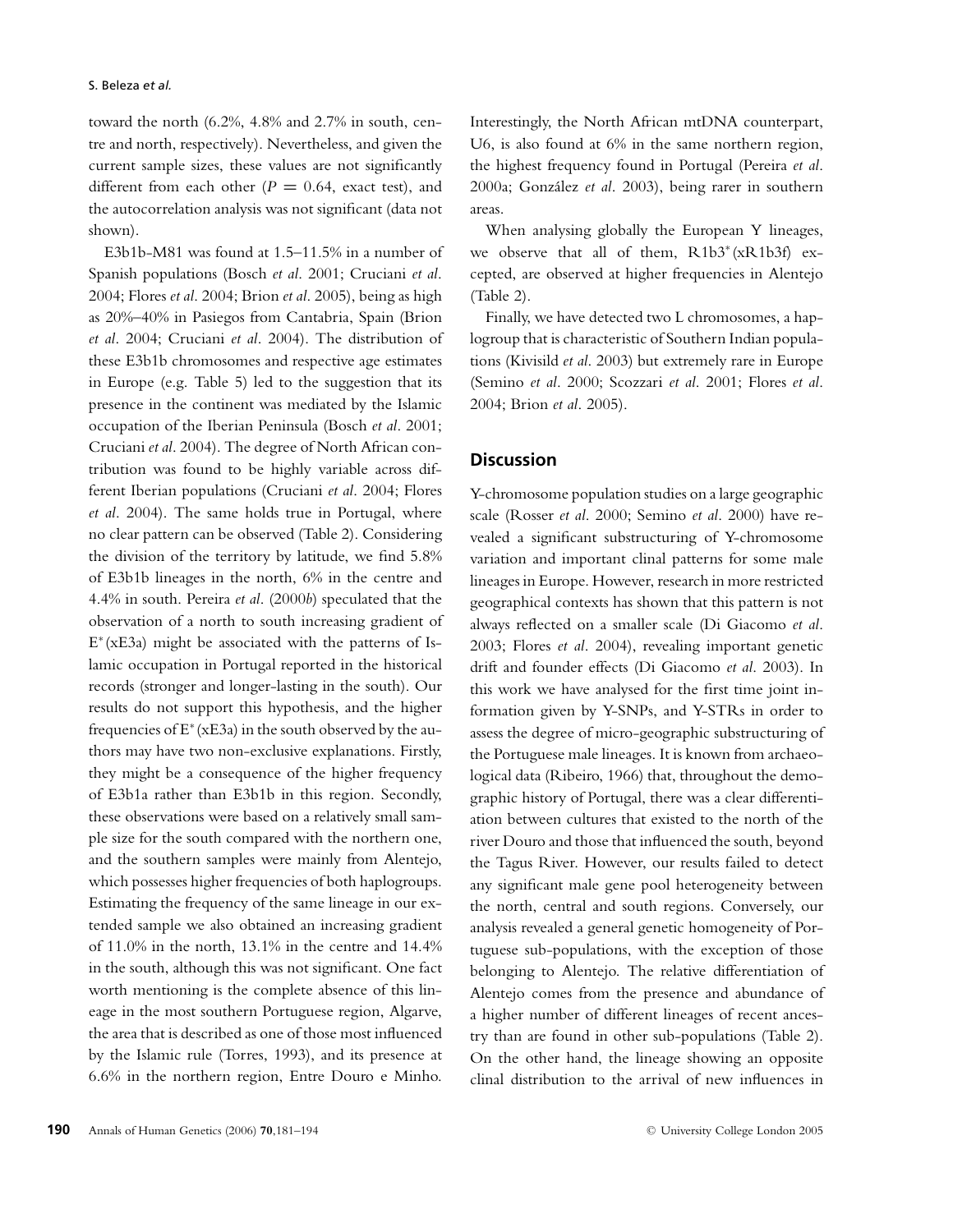Western Europe, R1b3<sup>∗</sup> -M269, presents an unusually low frequency in Alentejo: 43.1% vs values higher than 50% in other Western European populations (Rosser *et al*. 2000; Semino *et al*. 2000). This seems rather curious since populations from Alentejo nowadays are the smallest in size and are still decreasing. However, this was not the case up to the end of the 15th century, when they harboured important rural and urban populations.

As in other European populations, almost all Portuguese Y chromosomes belong to haplogroups R1b3<sup>∗</sup> - M269, I<sup>\*</sup>-M170, J<sup>\*</sup>-12f2, G<sup>\*</sup>-M201 and E3b1<sup>\*</sup>-M35.

One haplogroup that deserves special consideration is E3b1b-M81. Historical records show that in Portugal (and in all Iberia) the Muslim influence was more limited to the south, but occupying a vast area that had the Iberian central mountain range as its northern limit (Torres, 1993). However, what we observe today at the genetic level, both in the paternal (Table 2; Brion *et al*. 2004; Cruciani *et al*. 2004; Flores *et al*. 2004) and the maternal gene pool (Pereira et al. 2000a; González et al. 2003; Maca-Meyer*et al*. 2003), is that this North African influence is well spread all over Iberia. However, the later Christian Reconquest is described (Bartlett, 1993) as a period of extensive migrations all over the Iberian Peninsula, involving the resettlement of Iberia on a vast scale. These might have erased any differential distribution of the Y-chromosome that could have existed in the past, especially for E3b1b; and today we witness a rather homogeneous genetic landscape in Portugal (and probably also in most of Iberia; Flores *et al*. 2004), at least from the male perspective.

Finally, our findings for the Portuguese paternal background and the ones of Pereira *et al*. (2000a; 2000b) for the paternal and maternal components of the Portuguese population do not reconcile with the clines detected by González et al. (2003). A more detailed survey of the distribution pattern of female lineages in Portugal is still needed, with a larger sample size and a more in-depth phylogenetic analysis.

In conclusion, we show the usefulness of a detailed Ychromosome analysis to the understanding of the demographic history of human populations in the recent past, and at a micro-geographic level, a population attribute that has had a great impact on forensic and epidemiological applications. The finding of a rather homogeneous background for the Portuguese Y-chromosome gene pool, and all the strong indications that the same carachteristic is found for its female counterpart, are of great relevance for association studies. Although genetic differentiation follows a random distribution, and certainly some genes of genetic epidemiological interest are bound to show more stratification than Y lineages do, it is nonetheless true that the Y chromosome is the genomic region most sensitive to drift, and thus, with the largest oportunity for stratification. The low levels of differentiation for the Y chromosome in Portugal add additional confidence to the use of general Portuguese samples in case-control designs.

# **Acknowledgements**

This work was supported by POCTI, Programa Operacional Ciência, Tecnologia e Inovação. Sandra Beleza and Alexandra Lopes have a PhD grant (SFRH/BD/860/2000 and SFRH/BD/7006/2001, respectively) from FCT. Two anonymous reviewers made significant contributions to the improvement of this manuscript. We wish to thank local hospitals from the whole country for providing the samples that made this study possible.

## **References**

- Amorim Girao, A. (1941) ˜ *Geografia de Portugal*, p. 330. Portucalense Editora, Porto.
- Barbujani, G., Bertorelle, G. & Chikhi, L. (1998) Evidence for Paleolithic and Neolithic gene flow in Europe. *Am J of Hum Genet* **62**, 488–492.
- Bartlett, R. (1993) *The Making of Europe: Conquest, Colonization, and Cultural Change, 950–1350*. New Jersey: Princeton University Press.
- Beleza, S., Alves, C., Gonzalez-Neira, A., Lareu, M., ´ Amorim, A., Carracedo, A. & Gusmão, L. (2003) Extending STR markers in Y chromosome haplotypes. *Int J Legal Med* **117**, 27–33.
- Bertorelle, G. & Barbujani, G. (1995) Analysis of DNA diversity by spatial autocorrelation. *Genetics* **140**, 811–819.
- Bosch, E., Calafell, F., Comas, D., Oefner, P. J., Underhill, P. A. & Bertranpetit, J. (2001) High-resolution analysis of human Y-chromosome variation shows a sharp discontinuity and limited gene flow between northwestern Africa and the Iberian Peninsula. *Am J Hum Genet* **68**, 1019– 1029.
- Brion, M., Quintans, B., Zarrabeitia, M., Gonzalez-Neira, A., Salas, A., Lareu, V., Tyler-Smith, C. & Carracedo,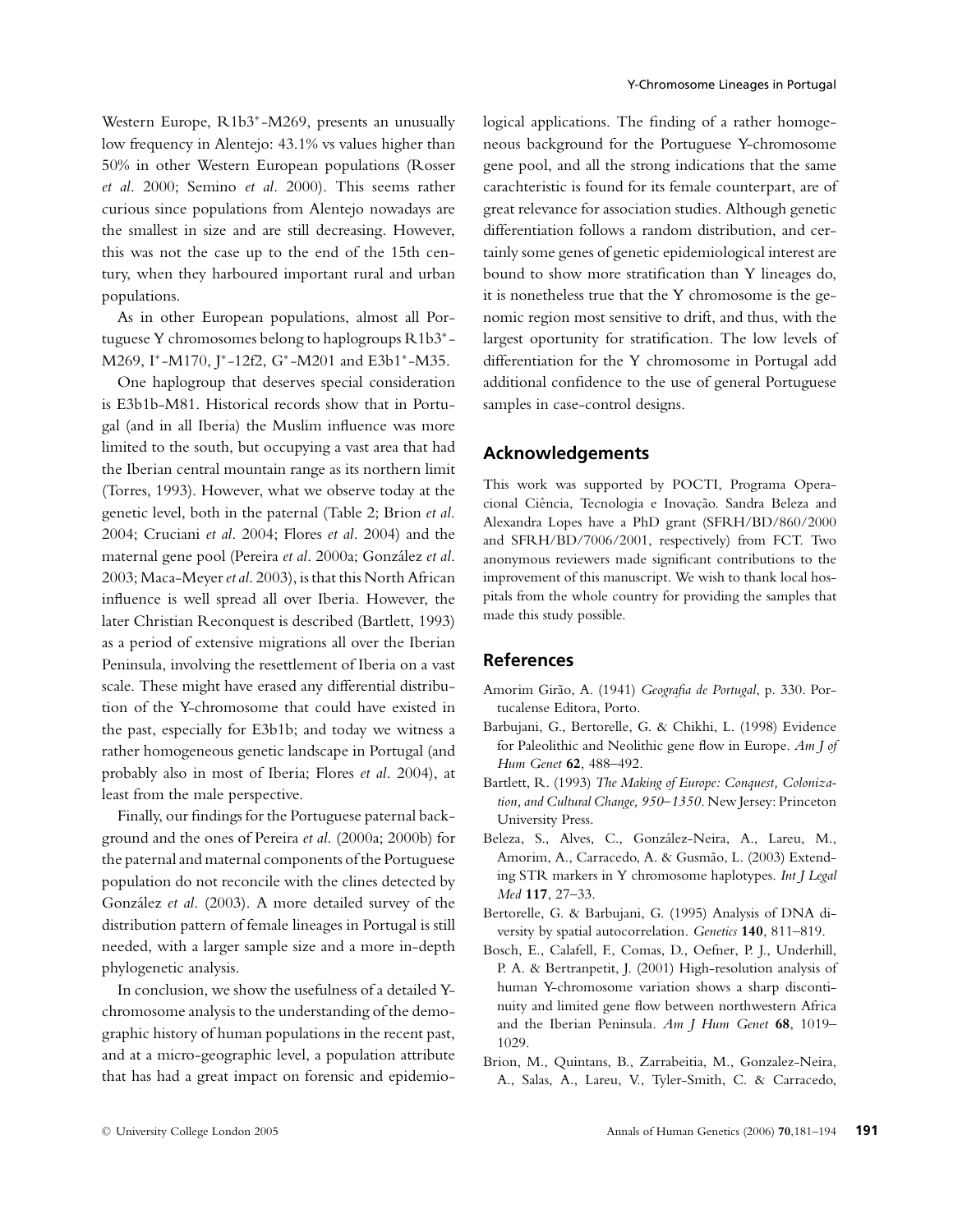A. (2004) Micro-geographical differentiation in Northern Iberia revealed by Y-chromosomal DNA analysis. *Gene* **329**, 17–25.

- Brion, M., Sobrino, B., Blanco-Verea, A., Lareu, M. V. & Carracedo, A. (2005) Hierarchical analysis of 30 Ychromosome SNPs in European populations. *Int J Legal Med* **119**, 10–15.
- Cinnioğlu, C., King, R., Kivisild, T., Kalfoglu, E., Atasoy, S., Cavalleri, G. L., Lillie, A. S., Roseman, C. C., Lin, A. A., Prince, K., Oefner, P. J., Shen, P., Semino, O., Cavalli-Sforza, L. L. & Underhill, P. A. (2004) Excavating Y-chromosome haplotype strata in Anatolia. *Hum Genet* **114**, 127–148.
- Cruciani, F., Santolamazza, P., Shen, P., Macaulay, V., Moral, P., Olckers, A., Modiano, D., Holmes, S., Destro-Bisol, G., Coia, V., Wallace, D. C., Oefner, P. J., Torroni, A., Cavalli-Sforza, L. L., Scozzari, R. & Underhill, P. A. (2002) A back migration from Asia to sub-Saharan Africa is supported by high-resolution analysis of human Y-chromosome haplotypes. *Am J Hum Genet* **70**, 1197– 1214.
- Cruciani, F., La Fratta, R., Santolamazza, P., Sellitto, D., Pascone, R., Moral, P., Watson, E., Guida, V., Colomb, E. B., Zaharova, B., Lavinha, J., Vona, G., Aman, R., Cali, F., Akar, N., Richards, M., Torroni, A., Novelletto, A. & Scozzari, R. (2004) Phylogeographic analysis of haplogroup E3b (E-M215) y chromosomes reveals multiple migratory events within and out of Africa. *Am J Hum Genet* **74**, 1014– 1022.
- Di Giacomo, F., Luca, F., Anagnou, N., Ciavarella, G., Corbo, R. M., Cresta, M., Cucci, F., Di Stasi, L., Agostiano, V., Giparaki, M., Loutradis, A., Mammi', C., Michalodimitrakis, E. N., Papola, F., Pedicini, G., Plata, E., Terrenato, L., Tofanelli, S., Malaspina, P. & Novelletto, A. (2003) Clinal patterns of human Y chromosomal diversity in continental Italy and Greece are dominated by drift and founder effects. *Mol Phylogenet Evol* **28**, 387–395.
- Flores, C., Maca-Meyer, N., Gonzalez, A. M., Oefner, P. J., Shen, P., Perez, J. A., Rojas, A., Larruga, J. M. & Underhill, P. A. (2004) Reduced genetic structure of the Iberian peninsula revealed by Y-chromosome analysis: implications for population demography. *Eur J Hum Genet* **12**, 855– 863.
- Giouzeli, M., Williams, N. A., Lonie, L. J., DeLisi, L. E. & Crow, T. J. (2004) ProtocadherinX/Y, a candidate genepair for schizophrenia and schizoaffective disorder: a DH-PLC investigation of genomic sequence. *Am J Med Genet* **129B**, 1–9.
- Gonzalez, A. M., Brehm, A., Perez, J. A., Maca-Meyer, N., ´ Flores, C. & Cabrera, V. M. (2003) Mitochondrial DNA affinities at the Atlantic fringe of Europe. *Am J Phys Anthropol* **120**, 391–404.
- Gusmão, L., González-Neira, A., Lareu, M., Costa, S., Amorim, A. & Carracedo, A. (2002) Chimpanzee homologous of human Y specific STRs: a comparative study and a proposal for nomenclature. *Forensic Sci Int* **126**, 129– 136.
- Jobling, M. & Tyler–Smith, C. (2003) The human Y chromosome: an evolutionary marker comes of age. *Nat Rev Genet* **4**, 598–612.
- Jorde, L. B., Watkins, W. S., Bamshad, M. J., Dixon, M. E., Ricker, C. E., Seielstad, M. T. & Batzer, M. A. (2000) The distribution of human genetic diversity: a comparison of mitochondrial, autosomal, and Y-chromosome data. *Am J Hum Genet* **66**, 979–988.
- Kayser, M., Roewer, L., Hedman, M., Henke, L., Henke, J., Brauer, S., Kruger, C., Krawczak, M., Nagy, M., Dobosz, T., Szibor, R., de Knijff, P., Stoneking, M. & Sajantila, A. (2000) Characteristics and frequency of germline mutations at microsatellite loci from the human Y chromosome, as revealed by direct observation in father/son pairs. *Am J Hum Genet* **66**, 1580–1588.
- Kivisild, T., Rootsi, S., Metspalu, M., Mastana, S., Kaldma, K., Parik, J., Metspalu, E., Adojaan, M., Tolk, H. V., Stepanov, V., Golge, M., Usanga, E., Papiha, S. S., Cinnioglu, C., King, R., Cavalli-Sforza, L., Underhill, P. A. & Villems, R. (2003) The genetic heritage of the earliest settlers persists both in Indian tribal and caste populations. *Am J Hum Genet* **72**, 313–332.
- Lareu, M. V., Phillips, C. P., Carracedo, A., Lincoln, P. J., Syndercombe Court, D. & Thomson, J. A. (1994) Investi- ´ gation of the STR locus HUMTH01 using PCR and two electrophoresis formats: UK and Galician Caucasian population surveys and usefulness in paternity investigations. *Forensic Sci Int* **66**, 41–52.
- Lopes, A. M., Calafell, F. & Amorim, A. (2004) Microsatellite Variation and Evolutionary History of PCDHX/Y Gene Pair Within the Xq21.3/Yp11.2 Hominid-Specific Homology Block. *Mol Biol Evol* **21**, 2092–2101.
- Maca-Meyer, N., Sanchez-Velasco, P., Flores, C., Larruga, J. M., Gonzalez, A. M., Oterino, A. & Leyva-Cobian, F. (2003) Y chromosome and mitochondrial DNA characterization of Pasiegos, a human isolate from Cantabria (Spain). *Ann Hum Genet* **67**, 329–339.
- Pereira, L., Prata, M. J. & Amorim, A. (2000a) Diversity of mtDNA lineages in Portugal: not a genetic edge of European variation. *Ann Hum Genet* **64**, 491–506.
- Pereira, L., Prata, M. J., Brion, M., Jobling, M. A., Carracedo, A. & Amorim, A. (2000b) Clinal variation of YAP**+** Ychromosome frequencies in Western Iberia. *Hum Biol* **72**, 937–944.
- Raymond, M. & Rousset, F. (1995) GENEPOP (version 1.2): population genetics software for exact tests and ecumenicism. *J Heredity* **86**, 248–249.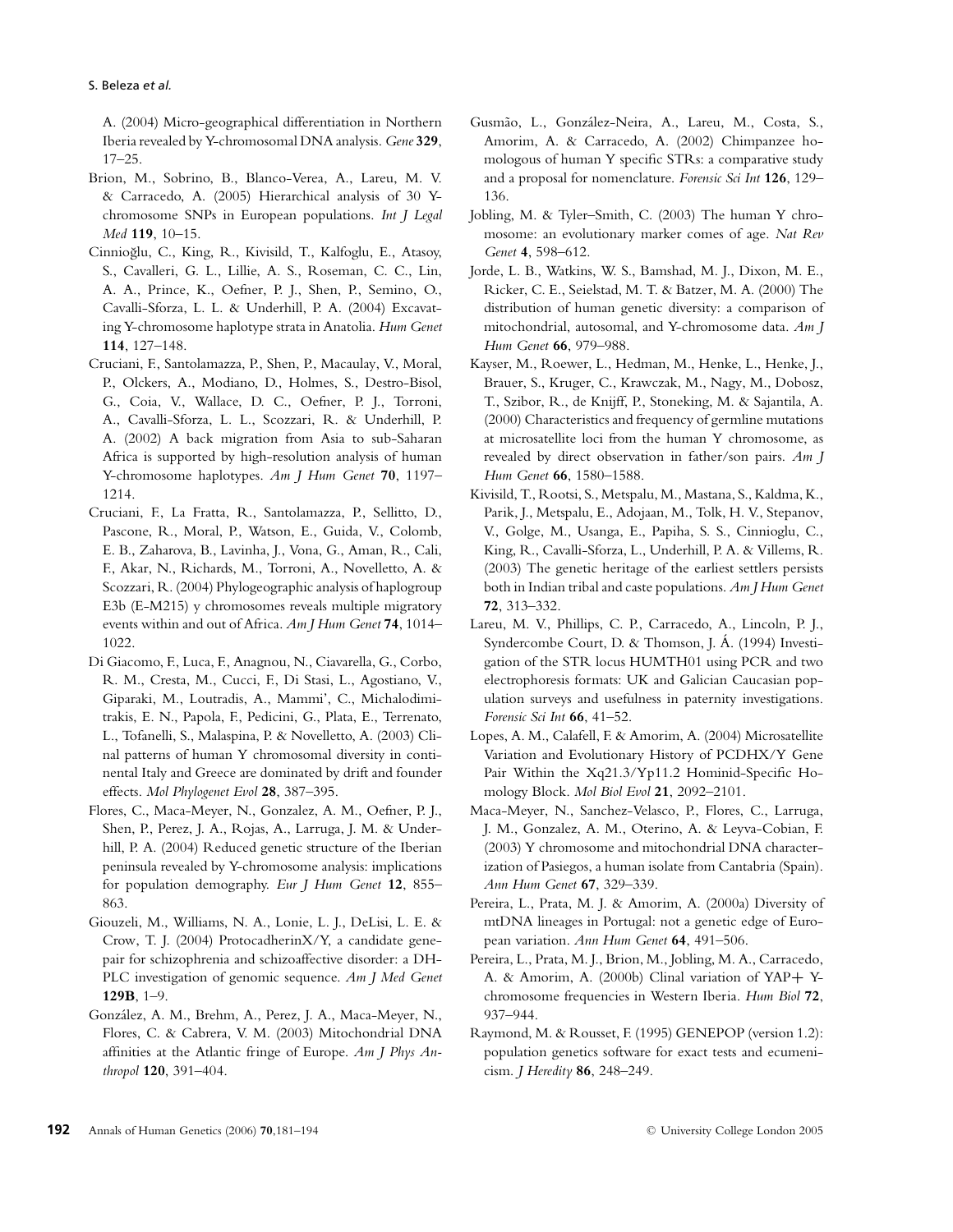- Ribeiro, O. (1966) Portugal, A Formação de. In: *Dicionário da Historia de Portugal ´* (eds Iniciativas Editoriais), Vol. V, pp. 130–149. Lisboa, Portugal.
- Rootsi, S., Magri, C., Kivisild, T., Benuzzi, G., Help, H., Bermisheva, M., Kutuev, I., Barac, L., Pericic, M., Balanovsky, O., Pshenichnov, A., Dion, D., Grobei, M., Zhivotovsky, L. A., Battaglia, V., Achilli, A., Al-Zahery, N., Parik, J., King, R., Cinnioglu, C., Khusnutdinova, E., Rudan, P., Balanovska, E., Scheffrahn, W., Simonescu, M., Brehm, A., Goncalves, R., Rosa, A., Moisan, J. P., Chaventre, A., Ferak, V., Furedi, S., Oefner, P. J., Shen, P., Beckman, L., Mikerezi, I., Terzic, R., Primorac, D., Cambon-Thomsen, A., Krumina, A., Torroni, A., Underhill, P. A., Santachiara-Benerecetti, A. S., Villems, R. & Semino, O. (2004) Phylogeography of Y-chromosome haplogroup I reveals distinct domains of prehistoric gene flow in europe. *Am J Hum Genet* **75**, 128–137.
- Rosenberg, M. S. (2001) *PASSAGE. Pattern Analysis, Spatial Statistics, and GeographicExegesis. Version 1.1*. Tempe, AZ: Department of Biology, Arizona State University.
- Rosser, Z. H., Zerjal, T., Hurles, M. E., Adojaan, M., Alavantic, D., Amorim, A., Amos, W., Armenteros, M., Arroyo, E., Barbujani, G., Beckman, G., Beckman, L., Bertranpetit, J., Bosch, E., Bradley, D. G., Brede, G., Cooper, G., Corte-Real, H. B., de Knijff, P., Decorte, R., Dubrova, Y. E., Evgrafov, O., Gilissen, A., Glisic, S., Golge, M., Hill, E. W., Jeziorowska, A., Kalaydjieva, L., Kayser, M., Kivisild, T., Kravchenko, S. A., Krumina, A., Kucinskas, V., Lavinha, J., Livshits, L. A., Malaspina, P., Maria, S., McElreavey, K., Meitinger, T. A., Mikelsaar, A. V., Mitchell, R. J., Nafa, K., Nicholson, J., Norby, S., Pandya, A., Parik, J., Patsalis, P. C., Pereira, L., Peterlin, B., Pielberg, G., Prata, M. J., Previdere, C., Roewer, L., Rootsi, S., Rubinsztein, D. C., Saillard, J., Santos, F. R., Stefanescu, G., Sykes, B. C., Tolun, A., Villems, R., Tyler-Smith, C. & Jobling, M. A. (2000) Y-chromosomal diversity in Europe is clinal and influenced primarily by geography, rather than by language. *Am J Hum Genet* **67**, 1526–1543.
- Schneider, S., Roessli, D. & Excoffier, L. (2000) *Arlequin: A software for population genetics data analysis*. Ver 2.000. University of Geneva.
- Scozzari, R., Cruciani, F., Pangrazio, A., Santolamazza, P., Vona, G., Moral, P., Latini, V., Varesi, L., Memmi, M. M., Romano, V., De Leo, G., Gennarelli, M., Jaruzelska, J., Villems, R., Parik, J., Macaulay, V. & Torroni, A. (2001) Human Y-chromosome variation in the western Mediterranean area: implications for the peopling of the region. *Hum Immunol* **62**, 871–884.
- Semino, O., Magri, C., Benuzzi, G., Lin, A. A., Al-Zahery, N., Battaglia, V., Maccioni, L., Triantaphyllidis, C., Shen, P., Oefner, P. J., Zhivotovsky, L. A., King, R., Torroni, A., Cavalli-Sforza, L. L., Underhill, P. A. & Santachiara-

Benerecetti, A. S. (2004) Origin, diffusion, and differentiation of Y-chromosome haplogroups E and J: inferences on the neolithization of Europe and later migratory events in the Mediterranean area. *Am J Hum Genet* **74**, 1023–1034.

- Semino, O., Passarino, G., Oefner, P. J., Lin, A. A., Arbuzova, S., Beckman, L. E., De Benedictis, G., Francalacci, P., Kouvatsi, A., Limborska, S., Marcikiae, M., Mika, A., Mika, B., Primorac, D., Santachiara-Benerecetti, A. S., Cavalli-Sforza, L. L. & Underhill, P. A. (2000) The genetic legacy of Paleolithic Homo sapiens sapiens in extant Europeans: a Y chromosome perspective. *Science* **290**, 1155–1159.
- Slaktin, M. (1995) A measure of population subdivision based on microsatellite allele frequencies. *Genetics* **139**, 457–462.
- Spinola, H., Brehm, A., Williams, F., Jesus, J. & Middleton, D. (2002) Distribution of HLA alleles in Portugal and Cabo Verde. Relationships with the slave trade route. *Ann Hum Genet* **66**, 285–296.
- Sokal, R. R. & Oden, N. L. (1978) Spatial autocorrelation in biology 1. *Methodology* **10**, 199–228.
- Torres, C. (1993) O Garb-Al-Andaluz. In: *Historia de Portu- ´ gal* (ed J. Mattoso), Vol. I, pp. 361–439. Lisboa, Portugal: Círculo dos Leitores.
- Underhill, P. A., Shen, P., Lin, A. A., Jin, L., Passarino, G., Yang, W. H., Kauffman, E., Bonne-Tamir, B., Bertranpetit, J., Francalacci, P., Ibrahim, M., Jenkins, T., Kidd, J. R., Mehdi, S. Q., Seielstad, M. T., Wells, R. S., Piazza, A., Davis, R. W., Feldman, M. W., Cavalli-Sforza, L. L. & Oefner, P. J. (2000) Y chromosome sequence variation and the history of human populations. *Nat Genet* **26**, 358–361.
- Underhill, P. A., Passarino, G., Lin, A. A., Shen, P., Mirazon Lahr, M., Foley, R. A., Oefner, P. J. & Cavalli-Sforza, L. L. (2001) The phylogeography of Y chromosome binary haplotypes and the origins of modern human populations. *Ann Hum Genet* **65**, 43–62.
- Weale, M. E., Yepiskoposyan, L., Jager, R. F., Hovhannisyan, N., Khudoyan, A., Burbage-Hall, O., Bradman, N. & Thomas, M. G. (2001) Armenian Y chromosome haplotypes reveal strong regional structure within a single ethnonational group. *Hum Genet* **109**, 659–674.
- Wells, R. S., Yuldasheva, N., Ruzibakiev, R., Underhill, P. A., Evseeva, I., Blue-Smith, J., Jin, L., Su, B., Pitchappan, R., Shanmugalakshmi, S., Balakrishnan, K., Read, M., Pearson, N. M., Zerjal, T., Webster, M. T., Zholoshvili, I., Jamarjashvili, E., Gambarov, S., Nikbin, B., Dostiev, A., Aknazarov, O., Zalloua, P., Tsoy, I., Kitaev, M., Mirrakhimov, M., Chariev, A. & Bodmer, W. F. (2001) The Eurasian heartland: a continental perspective on Y-chromosome diversity. *Proc Natl Acad Sci U S A* **98**, 10244–10249.
- Wilson, I., Balding, D. & Weale, M. (2003) Inferences from DNA data: population histories, evolutionary processes and forensic match probabilities. *J R Stat Soc Ser A* **166**, 155– 188.